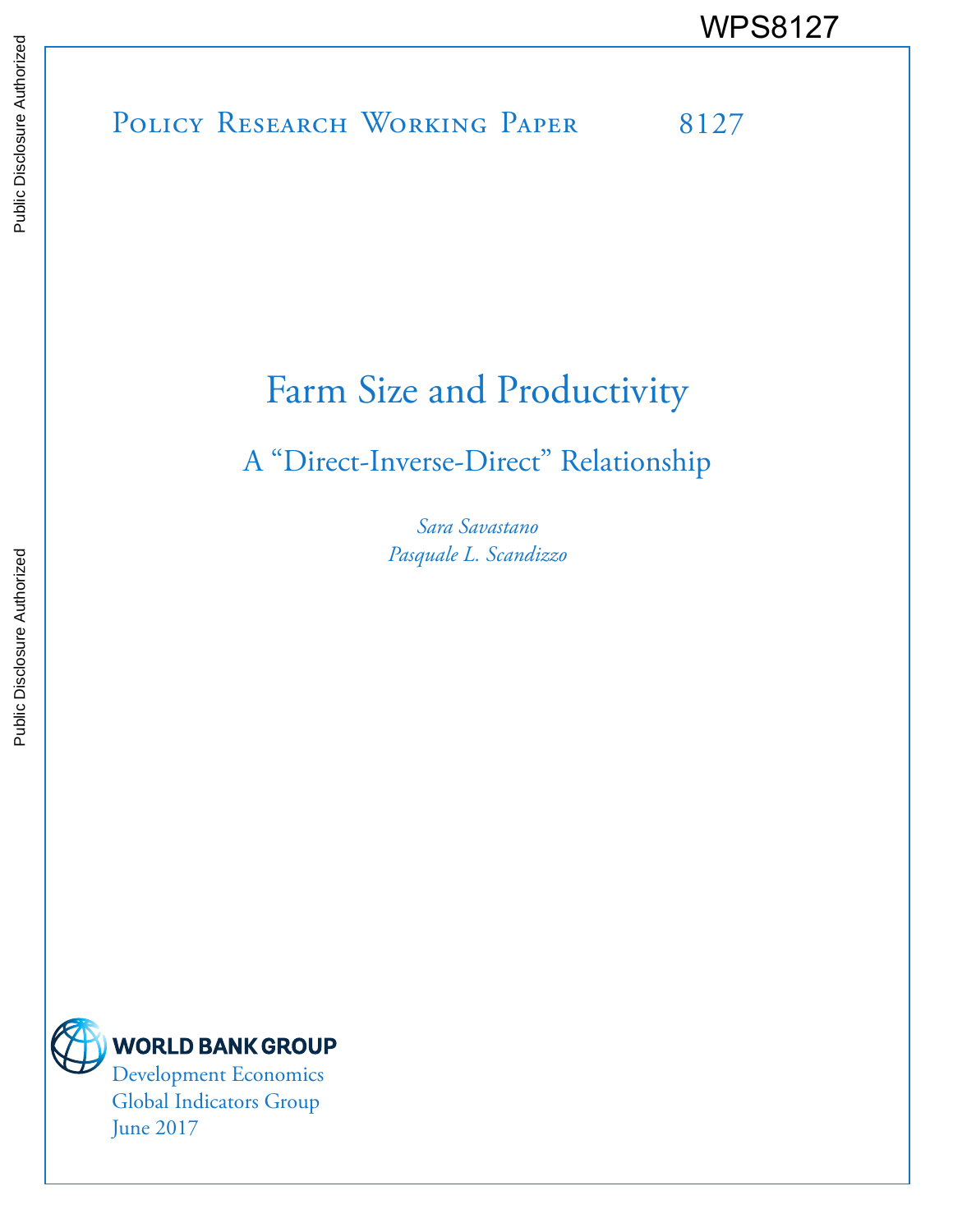### **Abstract**

This paper proposes a new interpretation of the farm size–productivity relationship. Using two rounds of the Ethiopian Rural Household Survey, and drawing on earlier work on five countries in Sub-Saharan Africa, the paper shows that the relationship between farm size and productivity is neither monotonic nor univocal. Most previous studies that tested the inverse farm size–productivity relationship used ordinary least squares estimation, therefore reporting parameter estimates at the conditional mean of productivity. By expanding these important findings to consider the entire distribution of agricultural productivity, the analysis finds sign switches across the distribution, pointing to a "direct-inverse-direct" relationship. Less productive farmers exhibit an inverted U-shape relationship between land productivity and farm size, while more productive farmers show a U-shape relationship that reverses the relationship. In both cases, the relationship points toward a threshold value of farm size; however, the threshold is a minimum for the less productive farmers and a maximum for the more productive ones. To the left of the threshold, for very small farmers, the relationship between productivity and farm size is positive; for the range of middle farm size, the relationship is negative; and to the right of the threshold, the relationship is direct (positive) again. From a policy perspective, these findings imply that efficiency-enhancing and redistributive land reform should consider farm size in the proper context of the present and potential levels of agricultural productivity. The results and their policy implications underline the relevance of the most recent efforts of the international development community to collect more reliable georeferenced data on farm size and agricultural productivity.

*The Policy Research Working Paper Series disseminates the findings of work in progress to encourage the exchange of ideas about development*  issues. An objective of the series is to get the findings out quickly, even if the presentations are less than fully polished. The papers carry the *names of the authors and should be cited accordingly. The findings, interpretations, and conclusions expressed in this paper are entirely those of the authors. They do not necessarily represent the views of the International Bank for Reconstruction and Development/World Bank and its affiliated organizations, or those of the Executive Directors of the World Bank or the governments they represent.*

This paper is a product of the Global Indicators Group, Development Economics. It is part of a larger effort by the World Bank to provide open access to its research and make a contribution to development policy discussions around the world. Policy Research Working Papers are also posted on the Web at http://econ.worldbank.org. The authors may be contacted at ssavastano@worldbank.org.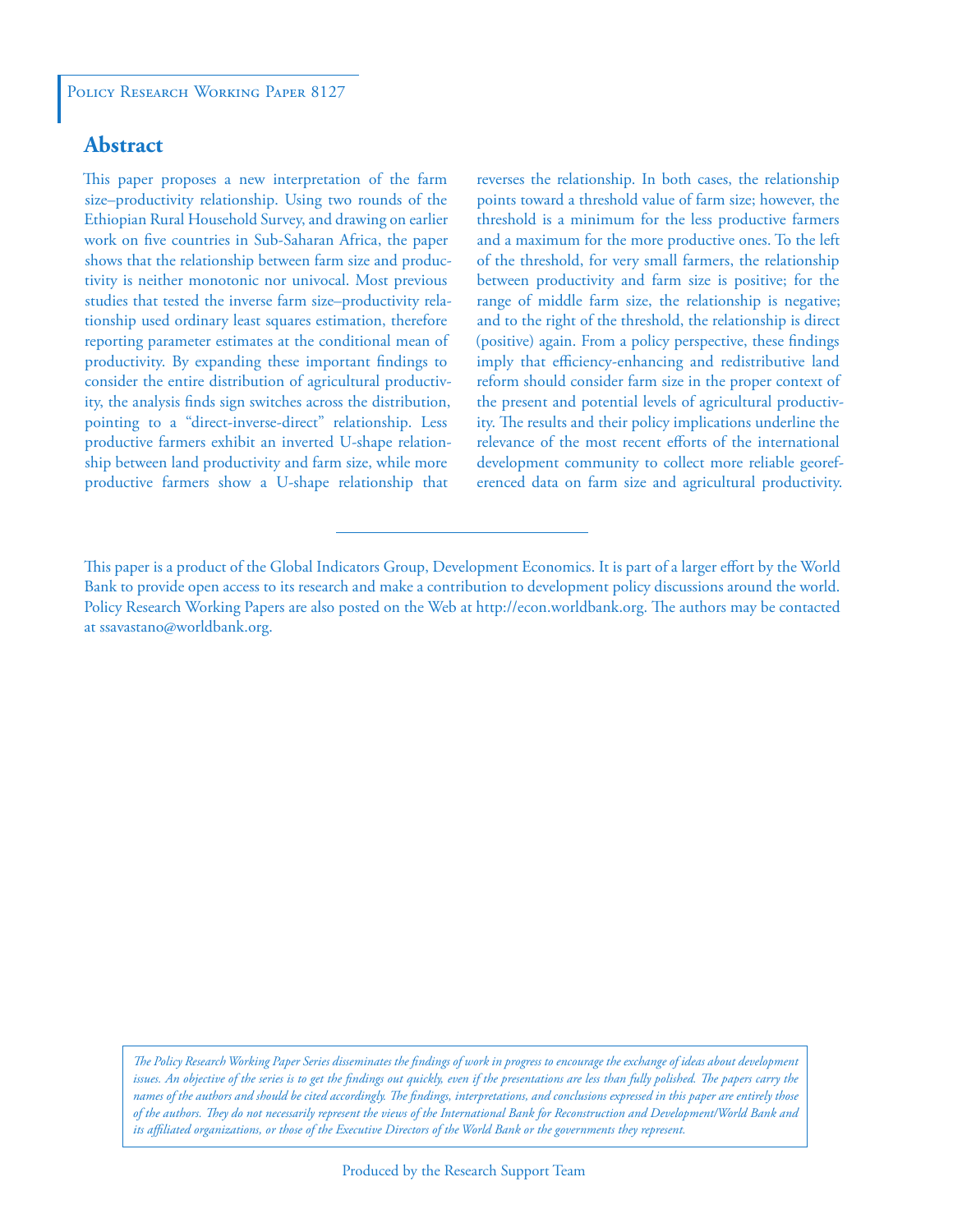## **Farm Size and Productivity: A "Direct-Inverse-Direct" Relationship**

Sara Savastano<sup>1,2</sup> and Pasquale L. Scandizzo<sup>2</sup> <sup>1</sup>World Bank, <sup>2</sup>University of Rome Tor Vergata -DEF

**JEL codes**: O12, Q12, Q15 *Keywords: Agricultural Policies, Agriculture Productivity, Agriculture* and Food Security, Ethiopia

Sara Savastano is Senior Economist at the Global Indicators Group, Development Economics and Assistant Professor of Economics at the University of Rome Tor Vergata (currently on leave). Pasquale L. Scandizzo is professor at the University of Rome Tor Vergata. For their comments the authors thank participants of the conference on "Farm Size and Productivity: A Global Look "organized by USDA – ERS & Farm Foundation on February 2-3, 2017, and participants of the 21th ICABR Conference on "Bioeconomy in Transition: New Players and New Tools", Berkeley May 30 – June 2, 2017. The authors acknowledge the FAO & CEIS-Tor Vergata Letter of Agreement on "Smallholder agriculture in transition: Behavior, constraints and policies in Ethiopia" for the use of the data.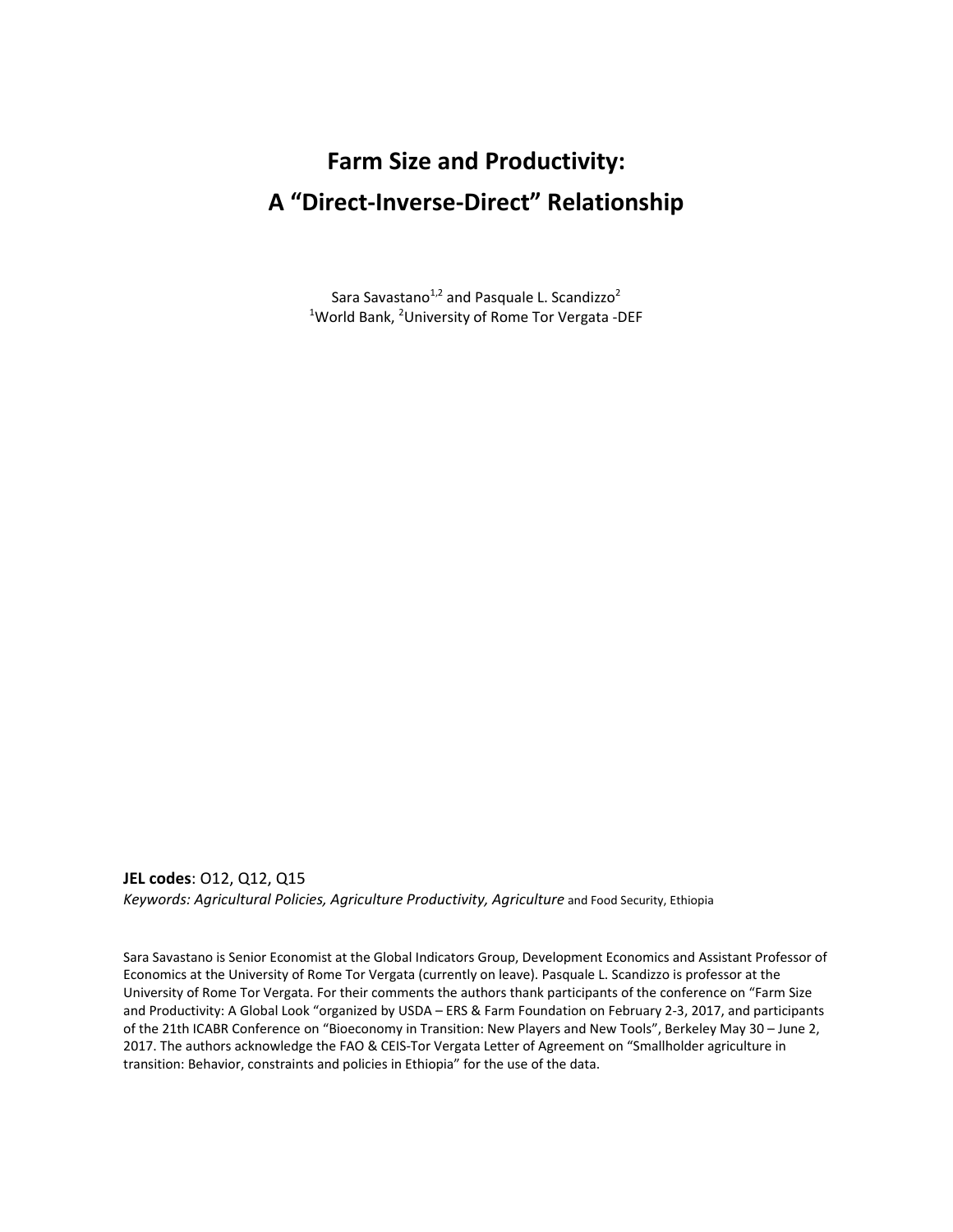#### **Introduction**

The existence of an inverse farm size–productivity relationship (IR), defined as a smooth tendency of productivity to decline with farm size, has been considered as a well-established finding of agricultural economics, and a stylized fact to guide rural development strategies and land reform to promote efficiency and overall equity. First observed in Russia (Chayanov, 1926), then in the dualistic agriculture labor market in India (Bardhan 1973, Sen 1975, Srinivasan 1972), IR was initially explained by labor market imperfections and supervision constraints, with small-scale farmers having lower opportunity and supervision costs of their labor than operators of larger farms.

From the economic perspective, IR implies that diseconomies of scale characterize agriculture systems for several possible reasons, including the failure of land and labor markets to equalize production efficiency across farm size distribution. From the policy perspective, reforms to redistribute land from large towards small farms appear justified not only on equity but also on efficiency grounds.

In most empirical studies, IR appears to be a smooth tendency of land productivity to decline with farm size and thus is not limited to a different pattern of resource uses between large and small farms. While different reservation wages could account for family versus non-family farms, this would not explain why land productivity appears to decline within small family farms as well.

The IR hypothesis has been tested in a variety of studies using households and plot level data, in cross sectional or country frameworks, over time using panel data to account for farmers' and plots' unobserved heterogeneity, and controlling for land quality. The availability of a more accurate measure of land area by means of GPS has seemed to add further proof for the existence of IR, even after eliminating farmers' self-reported land bias. More recently, the use of geo-referenced measures of soil quality and infrastructure has helped in rejecting the hypothesis that IR might be the fruit of statistical artefacts.

In this paper, we analyze the land productivity–farm size relationship using a quantile regression approach to test whether farm size affects differently farmers with low productivity as compared with farmers of average or higher levels of productivity. In this framework, we aim to understand how farm size affects farmers' productivity achievements across the whole distribution of land productivity.

The large majority of the IR studies have modeled farm productivity as a function of land area and other covariates using an OLS approach. The use of georeferenced variables that correct for measurement errors, objective measures of soil quality, and use of panel data to account for farmer and plot heterogeneity do not change this core framework, which is essentially based on the study of the effect of farm size on the conditional mean of land productivity. However, this approach clearly provides only a partial view of the relationship, as we might be interested in describing the relationship at different points in the conditional distribution of agriculture productivity. By supplementing the estimation of conditional mean functions with techniques for estimating an entire family of conditional quantile functions, we aim to provide a more complete statistical analysis of the stochastic relationships among random variables.

Quantile regression is not a novel approach. The econometric specification was introduced in 1968 by Koenker and Basset. More recent empirical applications concerned education (Koenker and Bilias, 2001) and peer effects (Levin, 2001), analysis of duration of employment spell (Horowitz and Neumann, 1987; Fitzenberger,1997), ecology (Cade and Noon, 2003; Chamaillé- Jammes and Blumstein, 2012; and Lemke K., 2012), health economics (Johar and Katayama, 2012), and in the context of political economy aspects of trade policy (Billger, 2009; Imai et al., 2012). To our knowledge, application to agriculture policies are found only in Evenson and Mwabu (E-M, 2001) and Scandizzo and Savastano (S-S, 2017). E-M studied the impact of Kenya's extension service, and found that productivity response to acreage, measured through quantile regression, was not significantly different across quantiles, but displayed a concave shape, first rising and then falling with the size of the cultivated area. Testing the IR on national representative surveys from five Sub-Saharan African countries, S-S pointed out that IR may be an artifact of the central tendency indicators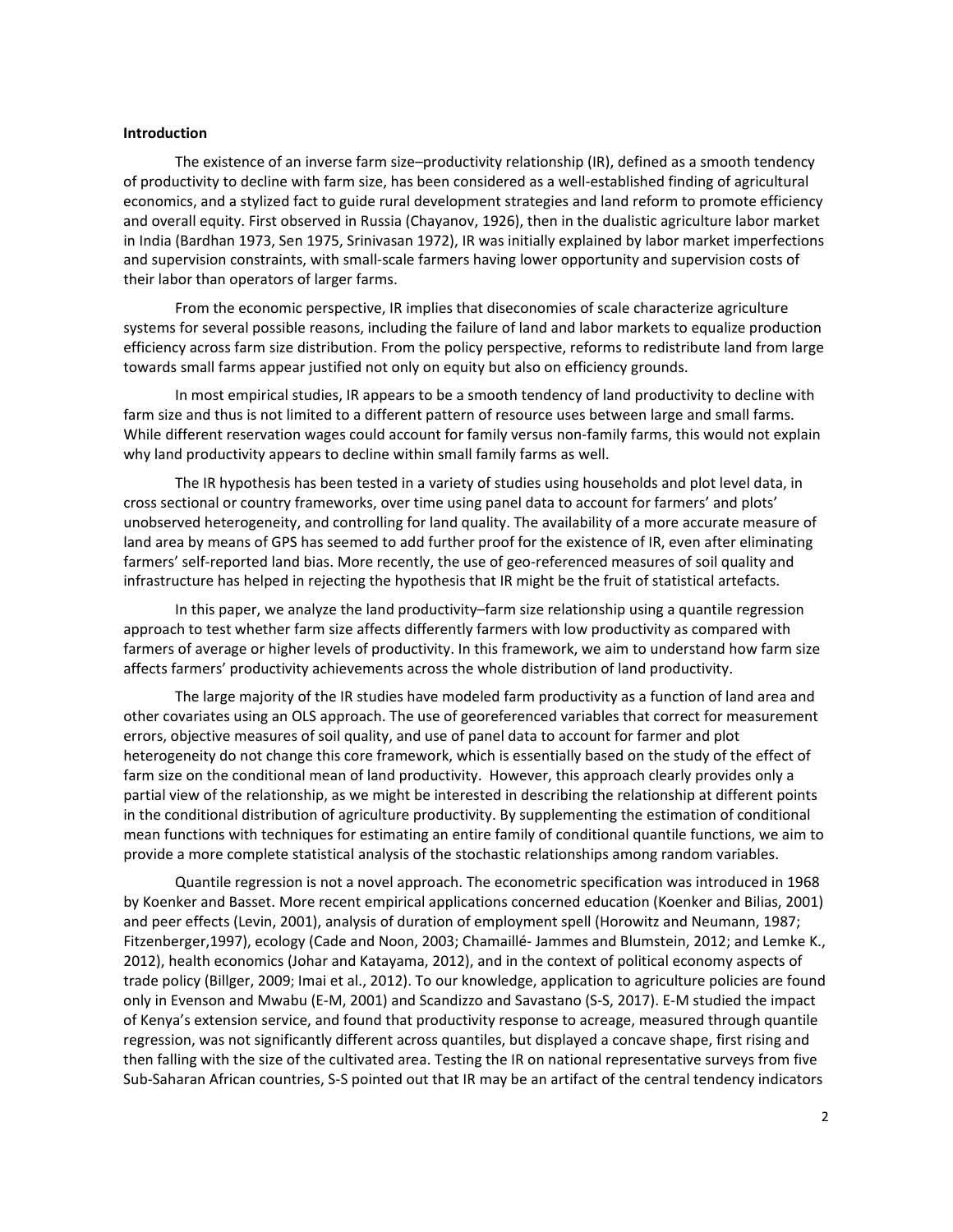captured by the OLS technique, and depending on conditional expectations. Using quantile regression, S-S found a U-shape and an inverted U-shape relation with sign switches at different points of the distribution of farms' productivity in all the countries.

In this paper, we corroborate the above S-S results, using two rounds of the Ethiopian Rural Household Survey (ERHS),<sup>1</sup> a unique multi-purpose longitudinal household data set representative of the rural population of the country. The contribution of our paper is twofold. First, we test the productivity– farm size relationship, taking into account farmers' heterogeneity; second, we consider the possible interaction between productivity and management quality and efficiency.

By considering the entire distribution of agriculture productivity, we found sign switches across the distribution pointing to the existence of a "Direct-Inverse-Direct" (DID) relationship. Less productive farmers exhibit an inverted U-shape relationship between land productivity and farm size, while the more productive farmers show a U-shape relationship that reverses the relationship. In both cases the relationship points towards the existence of a threshold value of farm size, which is, however a minimum for the less productive farmers and a maximum for the more productive ones. The results show that the inverse relationship holds for middle size farms. To the left of the threshold, for very small farmers, the relationship between productivity and farm size is positive, and farmers can invest in the extensive margins through land expansion as a safety-first strategy to achieve a minimum level of production to guarantee subsistence. For the range of middle farm size, the relationship is negative. Middle farmers tend to invest in new agriculture technologies and income diversification to increase their productivity. They may improve their position by increasing their intensive margins, namely getting more productivity from land already under cultivation. To the right of the threshold the relationship is direct (positive) again.

Our findings indicate that, while IR may be important for certain ranges of farm efficiency and size, it is by no means a ubiquitous characteristic of agriculture. Whether the relationship between productivity and size is positive or negative in fact appears to depend crucially on other factors, including agroecological conditions and non-farm opportunities.

The plan of the rest of the paper is as follows. First, we provide some background and motivation through a brief survey and discussion of the literature. Second, we describe the conceptual framework and the estimation strategy. We turn next to a discussion of the model used, the data employed, the estimation techniques and the discussion of the results. The paper concludes with policy recommendations.

#### **1. Background and Motivation**

 $\overline{a}$ 

The fact that land productivity is negatively related to the size of the land operated (both owned and rented) appears historically established by a variety of studies starting in the late 1970s (e.g. Berry and Cline, 1979, Kutcher and Scandizzo, 1981, Binswanger et al., 1995).

The literature has emphasized different explanations for this "empirical regularity". The early studies focused on factor market imperfections in land and other markets such as credit and modern inputs (Scandizzo and Kutcher, 1981; Eswaran and Kotwal, 1985; 1986; Barrett, 1996; Benjamin and Brandt 2002; Berry and Cline 1979; Feder 1985; Binswanger et al. 1995, Ali and Deininger, 2014). More recently the literature has focused on statistical issues and measurement errors in land and agriculture output, omission of soil quality measurements that are inversely correlated with farm or plot size but positively associated with yields (Lamb, 2003; Barrett et al., 2010; Goldstein and Udry, 1999, De Groote and Traorè, 2005). The availability of sophisticated remote sensing and georeferenced data has increased the statistical debate of the IR. Carletto et al. (2013 and 2015) show that the IR persists even after controlling for more objective GPS-based land area measures. Deininger et al. (2012) and Kilic et al. (2017) showed that the inverse relationship could be driven by errors in self-reported survey data on crop production. Desiere and Jolliffe

<sup>&</sup>lt;sup>1</sup> The project was conducted by the Department of Economics at Addis Ababa University, the Centre for the Study of African Economies (CSAE), the University of Oxford and the International Food Policy Research Institute (IFPRI).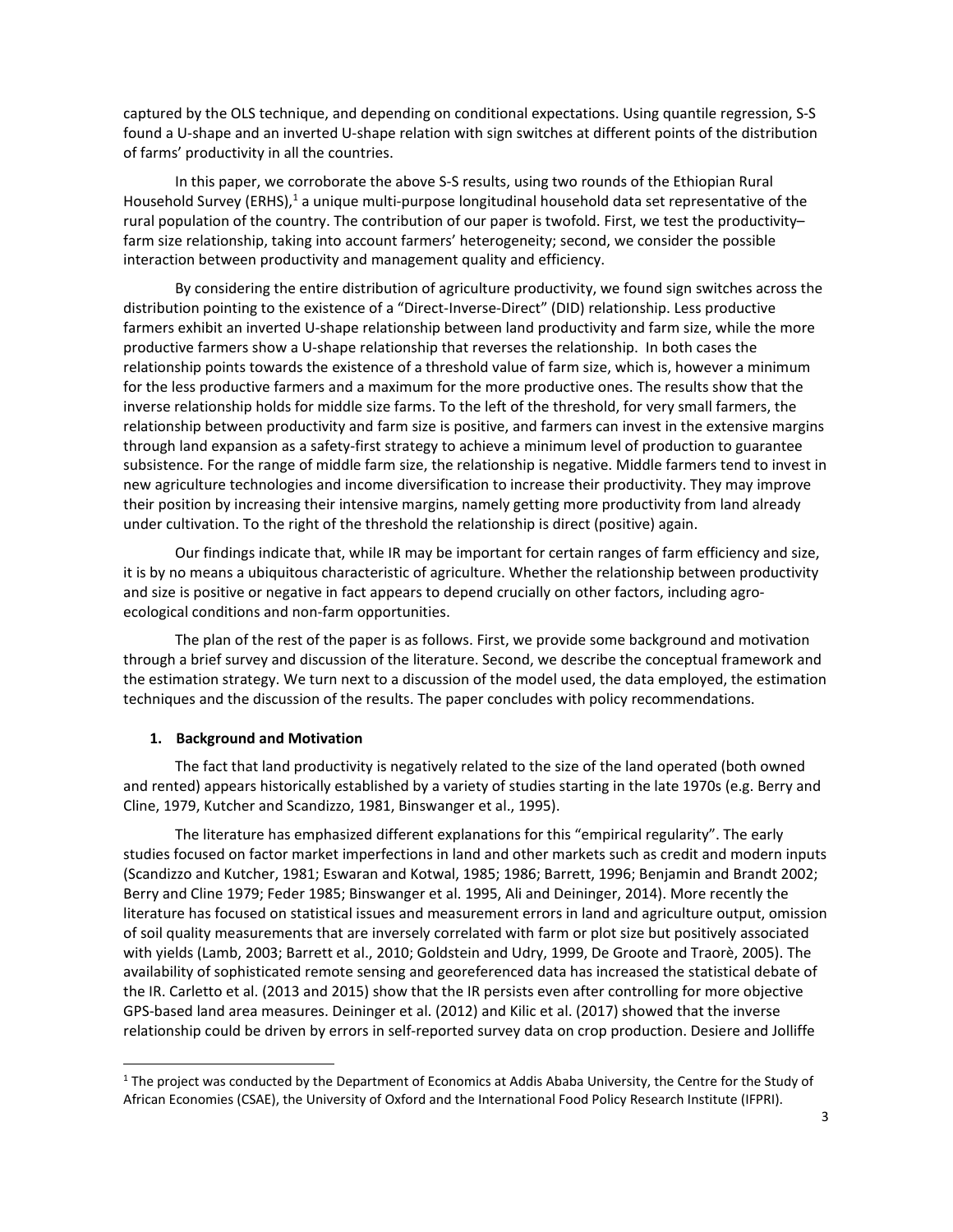(2017) compared self-reported production and crop-cuts estimates, and found that the IR is stronger when based on self-reported production, but disappears when based on crop-cut estimates. Finally, Bevis and Barrett (2017) identified the "edge of the plot" effect, namely that productivity may be greater along the edge of small plots where labor is concentrated. The standard explanation of the IR is the presence of omitted variables and unobserved heterogeneity: omission of soil quality measurements that are inversely correlated with farm or plot size but positively associated with yields (Carter 1984; Bhalla and Roy 1988; Walker and Ryan, 1990; Benjamin 1995; Lamb 2003; Assunção and Braido, 2007; Assunção and Ghatak, 2007; Benjamin, 1995).

The IR finding, however robust across many studies, seems at the same time puzzling, for several reasons. First, it is not limited to small versus large farms, but in most studies, there is a smooth tendency for land productivity to decline with farm size. This result seems to be in contrast to the equalization of factor prices predicted by market equilibrium theory and not simply explained by lower reservation wages for family farms, because land productivity appears to decline within all ranges of family as well as nonfamily farms. In this respect, Feder's (1985) alternative explanation appeals to a more general transaction effect, reminiscent of Coase's theory of the firm. According to this explanation, smaller farms are based on more intense use of family labor, because of its higher efficiency and motivation than hired labor, and the fact that supply of working capital is directly related to farm size. Srinivasan (1972) explains the inverse relationship by yield risk, by defining utility over income, and imposing restrictions on the coefficients of risk aversion and on how risk enters production, under constant returns. Hazell and Scandizzo (1974) provide a rationale for producers to reduce planned production in response to the negative correlation between supply and prices, and Barrett (1996) shows that IR can emerge from price risk if farmers are net buyers of the crop produced, since in this case, risk aversion implies labor overemployment to protect consumption.

As Savastano and Scandizzo (2009) have shown, a relationship between productivity and operated area may arise, because of the risk associated to the investment decision such as, for example, to increase one's farmland. Under dynamic uncertainty, in fact, the amount of land operated by a farmer will depend on the timing of the exercise of the option to invest in land development. With decreasing returns to scale, this will imply a non-monotonic relationship between revenue per ha and operated land. If land is available on the market in fixed quantities (i.e. supply of plots for rents or sale, or entire farms of discrete size), and/or investment is lumpy, small farms will exhibit lower revenue thresholds for investment, and thus lower revenues per unit of land than larger farms. This implies, in particular, that the relationship between productivity and size may exhibit turning points, as farmers switch from one type of investment to another (e.g. from land improvements to irrigation) as their operating land increases as a result of previous investment decisions.

Most recently, using data from five Sub-Saharan African countries, Scandizzo and Savastano (2017) found a nonlinear relationship between farm size and land productivity, and signs switches across farm size groups. The analysis overcomes the statistical and measurement biases by testing the IR with the LSMS-ISA, nationally representative geo-referenced surveys of Malawi, Niger, Nigeria, Tanzania and Uganda. The estimation approach used also controls for many exogenous common and comparative geo-spatial measures of land quality, infrastructure and access to markets, climate conditions, soil conditions and topography.

Using quantile regression on a cross sectional framework, the results showed that average land productivity (ALP) exhibits an inverted U-shaped relation for less productive farmers, with ALP first rising and then falling after a threshold farm size. ALP shows the opposite pattern of a U-shaped relationship in the upper tail of the productivity distribution, first decreasing and then increasing after reaching a lower threshold. Farms in the lower tail of the ALP distribution thus experienced IR only once they have reached a critical size after which only by moving to a higher ALP class can they avoid the IR relationship from diseconomies of scale. Vice versa, more productive farmers experience IR only if they are below a critical size, which, in general, tends to be larger (and sometime much larger) than the critical size of the lower end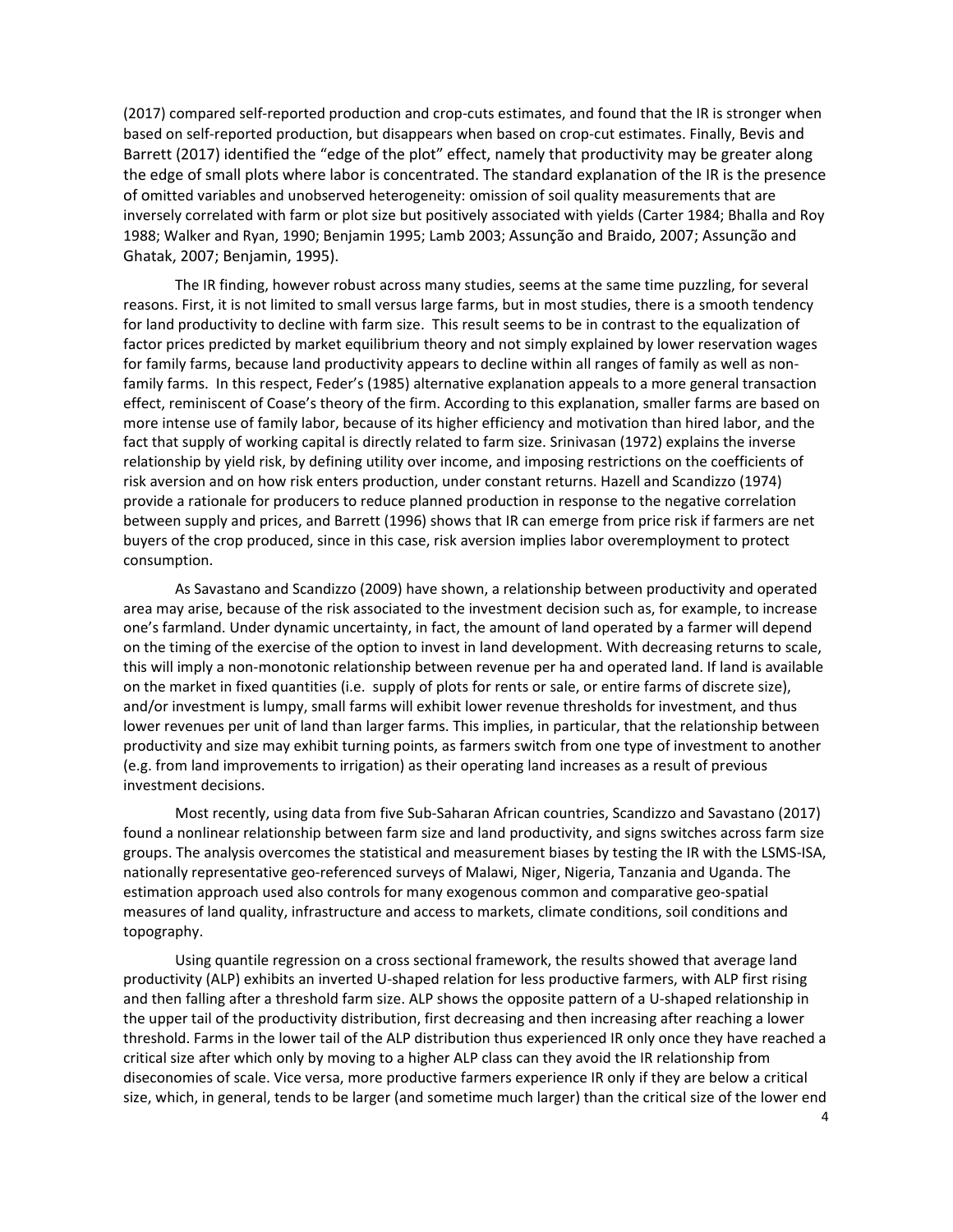farms. Thus, small and large farm behavior tends to diverge, since farms in the lower deciles of the land productivity distribution experience IR for a smaller range of farm sizes than farmers of the higher deciles. The results are consistent across countries, and in the pooled analysis.

The main conclusions of this analysis, which are corroborated by the results in the present paper, can be summarized as follows:

(1) ALP will display respectively a negative (the IR) or a positive correlation with farm operating size, depending on whether the threshold effect (the higher incentive for larger farms to hold undeveloped land as an option) prevails or is overwhelmed by the management effect (the tendency of ALP to increase with farm size since larger farms attract better managers).

(2) Depending on the functional form of their relationship, the two tendencies may equal each other, once a threshold of farm size is reached, after which the net effect on ALP will be reversed.

(3) Both tendencies and the level of the threshold will depend on the management quality and thus can be expected to vary across farmers, depending on the distribution of management quality and the extent to which the market for managers succeeds in allocating them to larger farms.

These conclusions support the idea that the IR relationship may indeed be present in many farming systems, but we should expect it to be neither ubiquitous nor monotonic. In particular, if farmers face dynamic uncertainty by holding a waiting option for land development and unobservable management quality is positively correlated with farm size, both a reverse and a direct effect of operating size on average productivity may be present at any one time. This in turn implies that the net impact of increasing operating size on land productivity will depend on whether a threshold is crossed where the two effects exactly balance each other.

On the technical estimation side, we further argue that OLS will generally provide an estimate of the relationship based on mean response if factor productivity is distributed normally, with a constant variance. In other words, OLS will allow us to estimate a response coefficient that will quantify the average response of the dependent variable (e.g. land productivity) to farm size increases. If the distribution of the response around the mean, estimated according with OLS, is not satisfactorily described by a single variance, however, quantile regression (Koenker and Basset, 1978) promises a more robust and appropriate estimate, especially if variance is systematically related to the increase in the response variable (heteroscedasticity). We also conjecture that the relationship between productivity and alternative measures of size (land available, land under cultivation etc.) may be considerably different for farmers who, for various reasons that cannot be captured by the econometric model, have to operate at lower productivity levels, with respect to farmers that operate at higher productivity levels.

#### **2. Conceptual Framework**

Consider the relationship between land productivity and farm size in the stylized form. For simplicity, we omit the time period:

$$
\frac{y_i}{x_i} = \beta_0 + \beta_1 x_i + \gamma Z_i + \epsilon_i \tag{1}
$$

where  $y_i$  is some measure of production for the ith farm,  $x_i$  is a correspondent measure of farm size (e.g. operated area),  $Z_i$  a set of exogenous variables, and  $\epsilon_i$  a random disturbance. It is important to underline the fact that equation (1) is not a production function, but the result of farmers' choices, on the basis, inter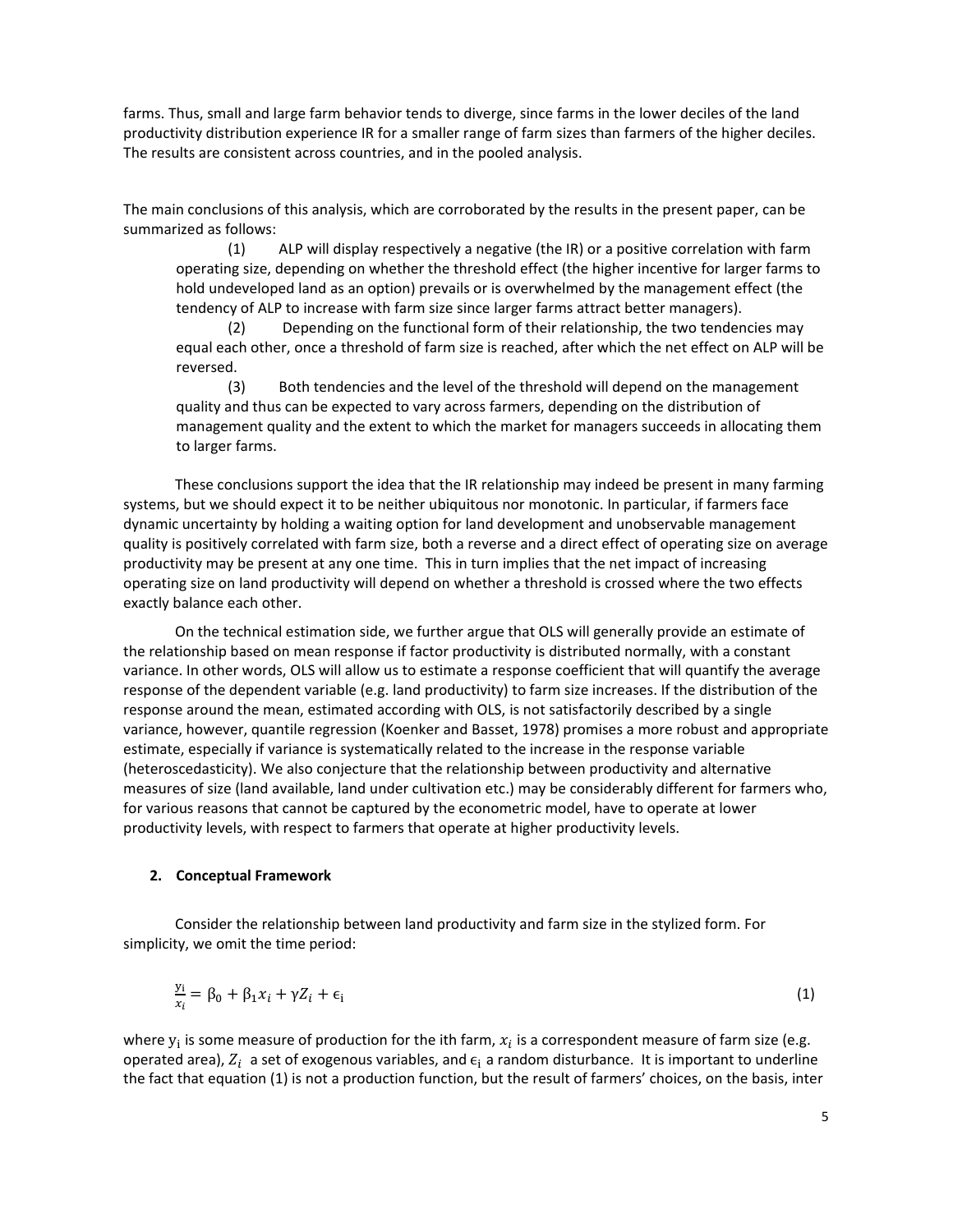alia, of an underlying technology. If we assume that farmers have adjusted production (either through optimization or through any other behavioral rule) to the circumstances outside their control, including exogenous variables, states of nature etc., the coefficient  $\beta_1$  in (1) should be zero. In other words, all systematic differences in production per acre between farms should be accounted for by differences in the  $Z_i$  variables or in the random term  $\epsilon_i$ . A  $\beta_1$  different of zero, on the other hand, would imply the existence of systematic differences across farmers that are not accounted for in the rest of the equation: these differences could be due to different behavioral rules, different abilities in following the same rules or different levels of information or other omitted variables that are correlated with farm size.

It is also important to notice that a non-zero  $\beta_1$  may be caused by discontinuities in the behavioral function that underlies farmers' adjustment to the exogenous variables. These discontinuities are implied by most of the explanations of the inverse productivity relationship based on anthropological differences between "family" and "non-family" farms or systematic divergence in behavior between "small" and "large" farms (e.g. Feder, 1989; Cornia, 1985). However, if IR is the result of these discontinuities, it should only concern the differences across the two extreme groups of farmers, and not the differences within the groups themselves.

In order to test for the existence of a relationship between land productivity and farm size, we use both OLS regression models and quantile regressions (Koenker and Bassett, 1978). While OLS focuses on modeling the conditional mean of the response variable without accounting for its distribution, the quantile regression model accounts for the full conditional distributional properties of the response variable (or is residual after accounting for the exogenous variables) thereby differing on the assumptions about the error terms of the regression model.

In the case of equation (1), the OLS model is based on the assumption that the error term is normally distributed with zero mean and constant variance:  $\epsilon_i \sim i.i.d. N(0, \sigma^2)$ .

The mean zero assumption on the error term implies that the model fits the conditional mean, namely  $E[y - \gamma Z|x] = \beta_0 + \beta_1 x_i$  which can be interpreted as the average value of productivity, after accounting for the effect of the exogenous variables Z, corresponding to a given value of the covariate x (i.e. farm size). The linear regression model describes how the conditional distribution behaves by utilizing the mean of a distribution to represent its central tendency, a choice that appears appropriate under the assumption of homoscedasticity, namely of constant variance for all values of the covariate x.

The quantile-regression model (QRM) estimates the potential differential effect of a covariate (farm size) on various quantiles in the conditional distribution. A conditional quantile is a statistic corresponding to the probability level of a given distribution, according to a function (the quantile function) defined as  $q(p) = {y: Pr(Y \le y) = p}$ . By considering the different quantiles, the QRM estimates how the effect of a covariate varies with the distribution of the response variable and accommodates heteroscedasticity. The QRM corresponding to the LRM in Equation (1) can be expressed as:

$$
y_i = \beta_0^{(q)} + \beta_1^{(q)} x_i + \gamma^{(q)} Z_i + \epsilon_i^{(q)}
$$
 (2)

The parameter vector,  $[\beta_0^{\text{(q)}}\beta_1^{\text{(q)}}\gamma^{(q)}]$  is obtained by minimizing the sum of absolute deviations from an arbitrarily chosen quantile of a farm yield across farmers. In the case of Equation (2) this sum can be expressed as:

$$
\text{Minimize } \sum_{i} \left| y_i^q - \left[ \beta_0^{(q)} + \beta_1^{(q)} x_i + \sum_j \gamma_j^q Z_{ij} \right] \right| \tag{3}
$$

where  $y_i^q$  = average productivity for farmer i at quantile q, (i =1, ....n);  $x_i$ = farm size  $Z_{ij}^q$  = covariate j for farmer i  $(j = 1, \ldots, K)$ .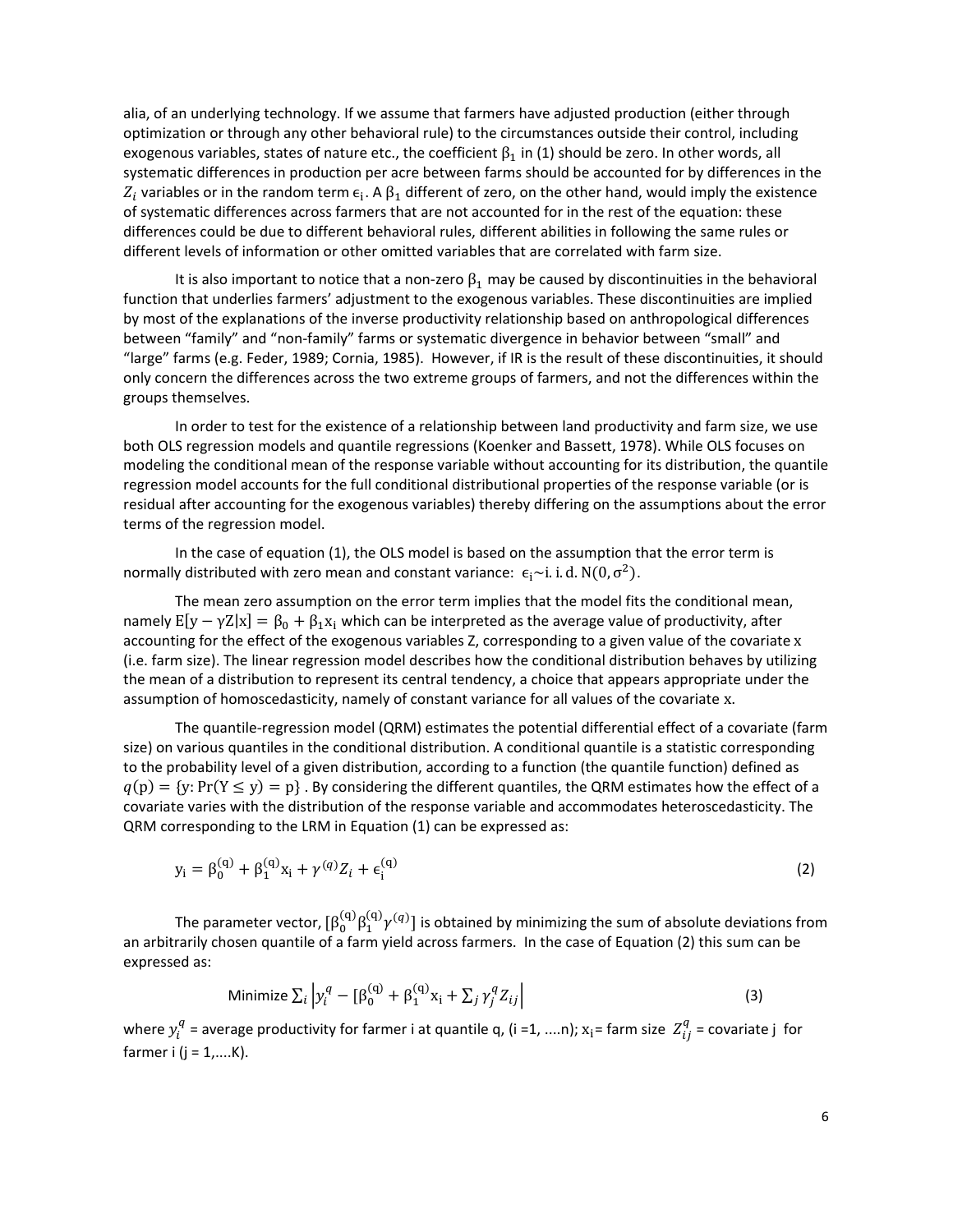The solution to Equation (3) is found by rewriting the expression as a linear programming problem over the entire sample (see Chamberlain, 1994) and solving for the values of the parameters. Both the squared-error and absolute-error loss functions are symmetric, as the sign of the prediction error is not relevant. While OLS can be inefficient if the errors are highly non-normal, quantile regression is more robust to non-normal errors and outliers. QR also provides a richer characterization of the data, gives information on heterogeneity in the effect of land on the productivity, and allows to consider the impact of a covariate on the entire distribution of y, not merely its conditional mean. In particular, for each quantile, it can be shown whether the effect of farm size on productivity is positive or negative, and how large this effect is compared to other quantiles.

#### **3. Data Source and Descriptive Statistics**

 $\overline{a}$ 

We use the last two rounds of the Ethiopian Rural Household Survey (ERHS),<sup>2</sup> a unique multipurpose longitudinal survey conducted since 1989, which covers four of the nine administrative regions in Ethiopia, where the largest proportion of the country's farmers are located, and includes 15 woredas (districts) stratified over the three major agricultural systems found in five agro-ecological zones. Although not nationally representative, the sample is broadly representative for the main farming systems in the country.

Table 1 shows the main characteristics of farmers in both rounds. With 1.4 ha of land per household and 6 family members, small, resource-poor, subsistence farmers dominate the rural sector in Ethiopia. Given the large number of plots cultivated by a farmer (4.7 and 5.1 plots in 2004 and 2009 respectively), fragmentation and the lack of improved technologies are a major challenge for spurring agriculture productivity and to allowing farmers to meet their subsistence needs. While farm size is on average low and has changed very little between the two rounds (1.4 to 1.5 ha), since its distribution is highly skewed, we complement our descriptive analysis with the concept of midpoint farm size introduced by Hoppe et al. (2013). The statistic is defined as the size at which half of all cropland is on farms with more cropland than the midpoint, and half is on farms with less. It is a more informative measure of land consolidation than either a simple median (in which half of all farms are either larger or smaller) or the simple mean (which is average land per farm). We found that the midpoint farm size in Ethiopia is 1.6 ha in 2004, and 2.15 ha in 2009, 1/2 ha more than the value of average farm size, thereby indicating little variation given the presence of a very large number of very small farms and the high degree of fragmentation.

Only one-third of the farmers employ hired labor, and with an average of 6 members per household, they use family members to farm land. Though young (50 years on average), household heads have received little education, 1.6 years of school on average, and so did family members who obtained a maximum of 4.7 years of education.

Farmers rely heavily on agriculture, which accounts for 78% of total income. It is worth noting, however, that the share of income from agriculture has decreased of 9% from 2004 to 2009, while the opposite has occurred for wage and other income sources thereby suggesting a shift from owner-operated farming to wage labor, perhaps also as a consequence of the high food prices of 2008.

Agriculture productivity has increase over time from 446 to 549 US\$/ha with an average of both periods of 497 US\$/ha. We recognize the importance of mean effect, but one of the assumption of the OLS regression is that the error term – and the dependent variable – is normally distributed. To investigate whether this assumption is satisfied, we display in Figure 1 the kernel density estimates for gross agriculture income per hectare, separately by agriculture productivity below and above the median and along the whole distribution.

 $2$  The ERHS represents a collaborative effort of the Department of Economics at Addis Ababa University, the Centre for the Study of African Economies (CSAE), the University of Oxford and the International Food Policy Research Institute (IFPRI).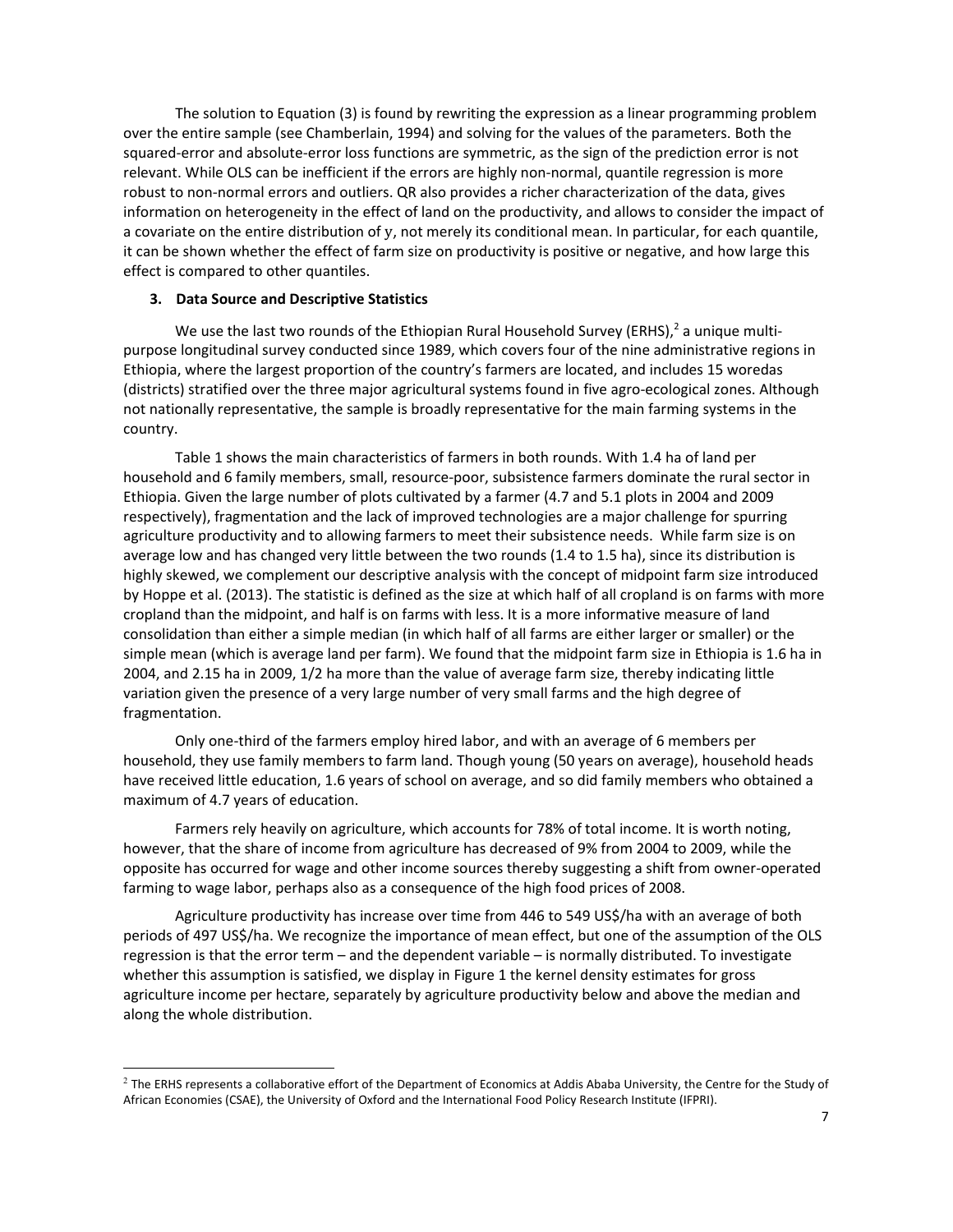

*Source: Authors' calculation based on ERHS* 

 $\overline{a}$ 

None of the conditional distributions appears to be Gaussian, suggesting correlation across farms.<sup>3</sup> For low productivity performance, the distribution appears as an inverted U-shape, while for high performance it is skewed to the right. For the median productivity farm the distribution appears bimodal. This seems to justify the choice of quantile regression (QR), since, unlike OLS estimation, QR does not require a normally distributed error term.

We use information on households' land ownership and income to compute the Gini coefficient of the farmers in both survey years of the panel. With a Gini total income coefficient of 0.48 in the first and 0.46 in the second period, income inequalities appear to have decreased very little between the two periods. With a land Gini coefficient of 0.43 and 0.44 in each year respectively, inequality in assets is slightly lower than income inequality, a result that differs from most asset and income distributions in the rest of the world and is probably due to a combination of extreme poverty and small size farming. The higher level of the Gini coefficient for income also suggests that inequality may depend on different levels of ability rather than on asset holdings.

Farming conditions are relatively favorable with, on average, less than one plot per household with steep slope, 54 percent of land area with good soil quality, but with one-third of farmers being affected by climate change and reporting to have little rain on fields during the rainy season.

Under these conditions there are few agriculture investment options that farmers can exercise over time. For the sake of simplicity and based on the survey questions available in both rounds, we have identified three main options: land expansion, investment in soil conservation practices, and raising livestock.

Land expansion is the main option for farmers, with 52 percent of farmers having exercised the option to invest in new land, mostly through some kind of rental agreement. We only focus on those who increased their holdings, and we observe that, with an average size of land expanded of 0.75 ha, farmers doubled their land operation in five years. In line with the literature, a well-functioning land market allows land to be transferred to more productive producers and to those who want to stay in agriculture.

For Ethiopia, which faced a severe drought in 1973, investments in soil erosion, also promoted by the government, are an important way to increase agriculture productivity and income. As a second option,

<sup>&</sup>lt;sup>3</sup> The central limit theorem posits random variables independently drawn from independent distributions converge in distribution to the normal with zero mean and constant variance.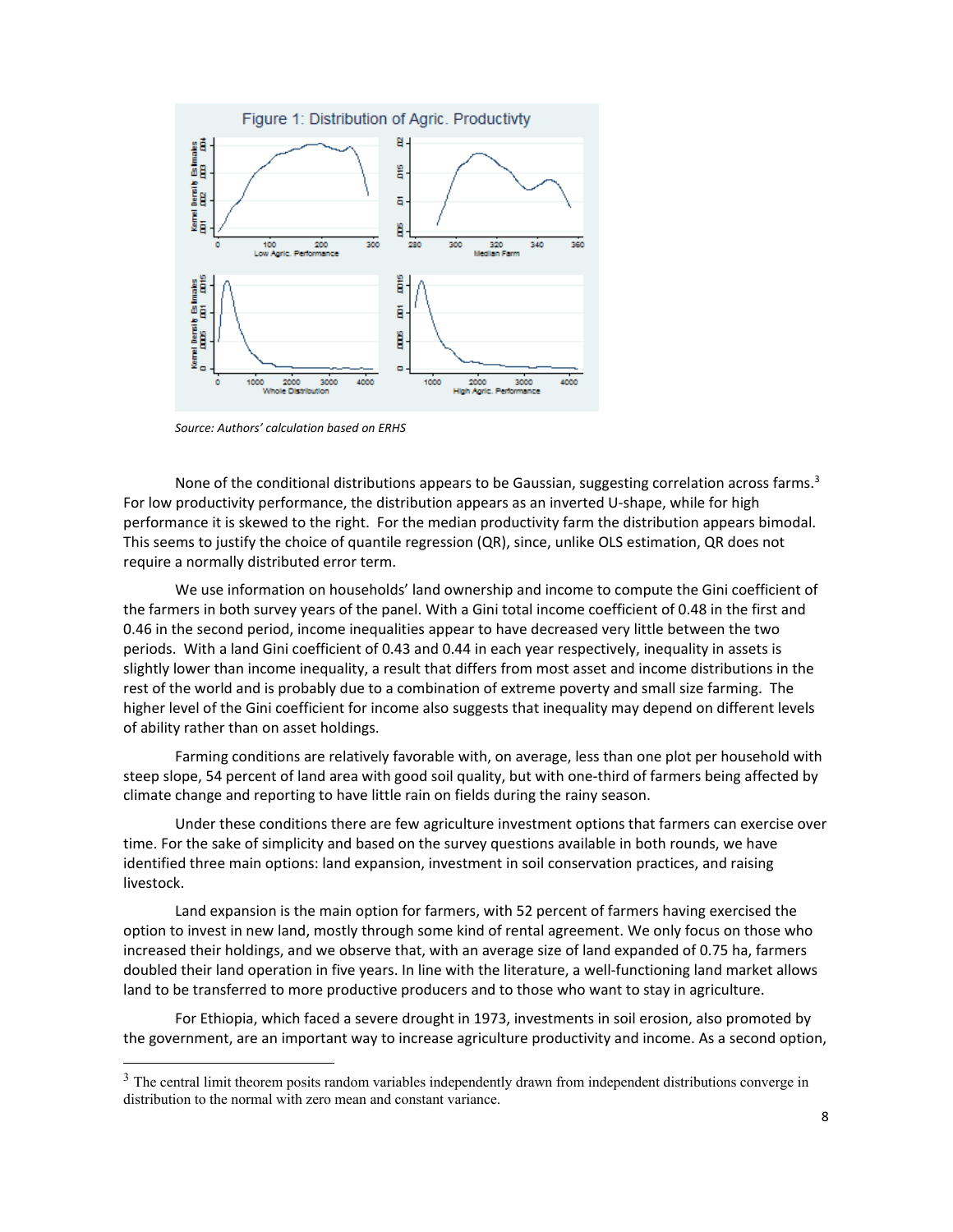we have computed the share of households who decided to invest in soil conservation practices in the second round of the panel. We observe that in 2009, 18 percent of farmers decided to combat land degradation and invest in one or more soil conservation practices such as physical structures (cross-slope barriers, terraces, and biological practices – mainly agro-forestry). In general, farmers invest in a set of soil conservation practices rather than in a single one; therefore, we use a combined option, instead of focusing on individual options such as agro-forestry, which is exercised only by 5% of the farmers in the sample.

#### 4. **Empirical Strategy**

#### *4.1.Estimation of the IR with panel data*

 Our estimates at the household level are based on the functional form originally proposed by Binswanger, Deininger and Feder (1995), in line with more recent approaches (Barrett et al. 2010) but in the context of panel data:

(4)

$$
\frac{Y_{it}}{A_{it}} = \beta_0 + \beta_1 A_{it} + \beta_2 A_{it}^2 + \gamma X_{it} + \alpha_i + u_{it}
$$

In (4)  $Y_{it}$  represent the unit value of gross revenue from agriculture production of household *i* at time  $t=$ 1, 2.  $A_{it}$  is farmers' land endowment in each year, and  $A_{it}^2$  is the square term to test for non-linearities in the purported relationship.  $X_{it}$  is a matrix of household and farm characteristics such as head's age, education of the head, and gender of the head. To account for time-variant differences in land quality, we add some soil quality variables, as well as variables related to topography. We also control for the impact of non-farm activities by introducing the value of non-farm income. We draw on Reardon (1997) who found that in 23 field studies in Africa, the share (on average) of non-farm income in total income was twice as great in upper income tercile househoIds as in lower tercile households.

We use a linear approximation strategy over log-linear and log-log approaches for two main reasons. First, neither of those were found to provide a better fit with the data, and second, because the presence of outliers is not our major concern since the QR approach inherits its robustness property from median regression, and can produce good and reliable estimates even in the presence of extreme outliers.

We investigate the existence of an average land productivity (ALP)- farm size relationship by using different models. First, we run a pooled OLS regression and compare the results with a fixed-effect regression over the two periods of time (Table 2). We complement our analysis with a panel quantile regression model following Powel (2016) to test the robustness of the results, and to extend them to the entire distribution of farm productivity (Table 3).

The fixed-effects (FE) model allows us to control for time-invariant, unobserved idiosyncratic factors which may affect farmers' ALP, such as know-how, ability and expertise in farming activities, and which are included in the  $\alpha_i$  term, whereas  $u_{it}$  represents the time-varying error term that is uncorrelated with the ALP outcome variable.

The time-invariant component may encompass any form of latent individual effects, or farmers' non-ignorable heterogeneity and even unobserved farmers' personality traits or cognitive and noncognitive abilities (Almlund et al., 2011; Heckman, 2011; Ravallion 2012). Considering that the unobserved characteristics do not change over time, any change in the dependent variable can be attributed to influences other than these fixed characteristics. Farmers' intrinsic characteristics or risky attitude will determine their willingness to exercise different options, and embark on productivity enhancing activities. The whole of these idiosyncratic characteristics that we define as farmers' abilities does not vary over time, once we control for a full set of predictors. According to this definition, the farmer is able to maximize the level of his ALP over time, given a set of initial endowments in terms of factors of production or household characteristics.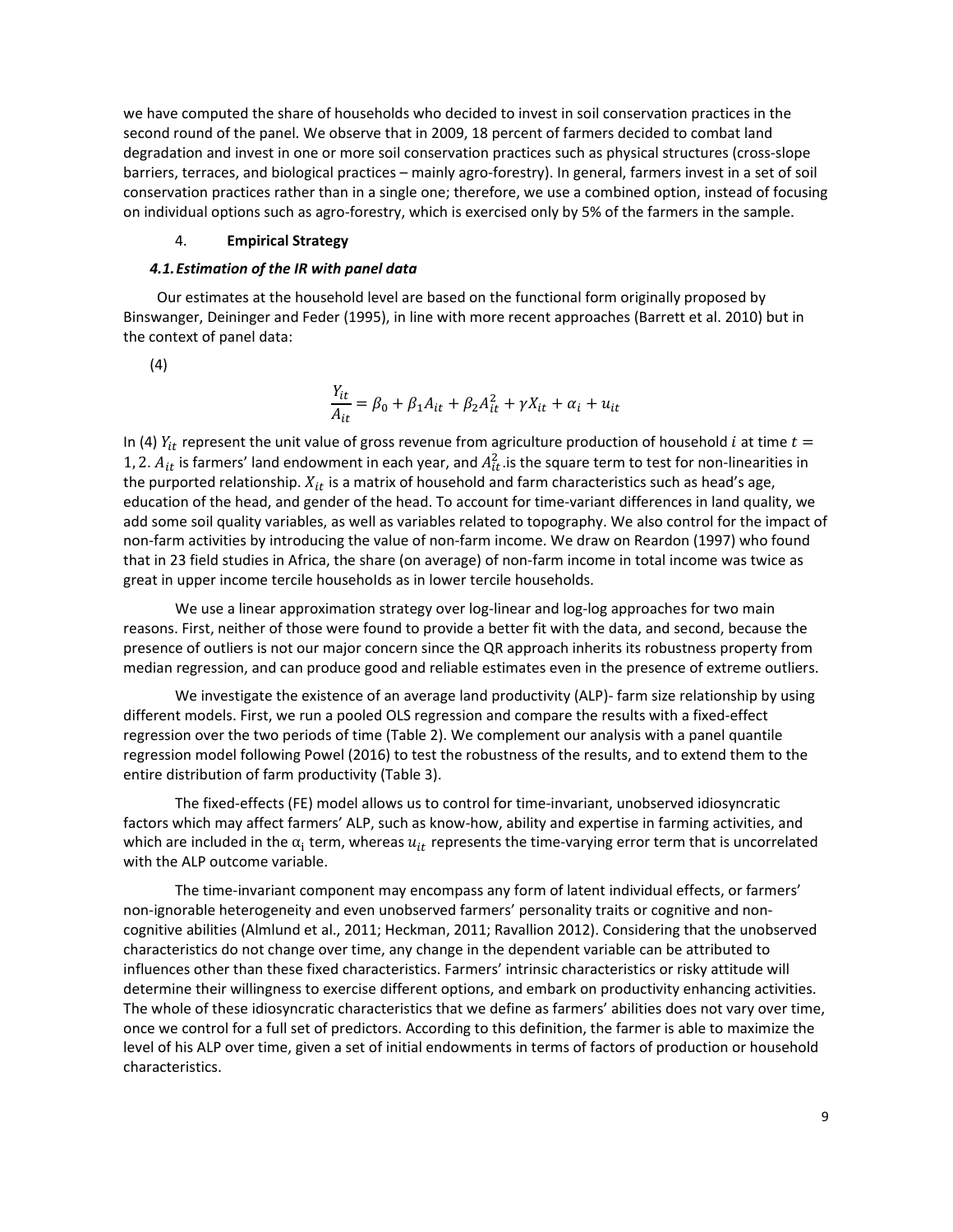For what concerns the sign of the IR, the introduction of the square terms allows to capture different possible relationships, such as a U shape or inverted-U shape relationship between farm size and productivity. Based on the sign and significance of the coefficients  $\beta_1$  and  $\beta_2$  we can compute a threshold level (maximum for inverted U-shape, and minimum for U-Shape) for farm size that implies a sign-switch in the relationship. If a nonlinear relationship exists, the pattern of thresholds will be even more interesting to analyze in the context of a quantile regressions for panel data (Powell, 2016), as we can analyze nonlinearities and sign switches along the whole distribution of productivity.

#### *4.2.Robustness checks and testing for changes in agriculture productivity*

We complement our analysis with some robustness checks to test the validity of the panel quantile on the one hand, and for analyzing how the sign of the ALP impacts changes with agriculture productivity.

We use first the panel structure of our data to corroborate our results by using a quantile regression on the second year of the survey with lagged independent variables to avoid endonogeneity. While the empirical application of cross-sectional conditional quantile regression models has been widely developed and tested, corresponding methods for panel data have been developed only recently. The large majority of the panel quantile studies has thus dealt with macroeconomic applications, longer time spans and fewer numbers of observations (Koenker, 2004; Lamarche, 2010; Kato and Galvao, 2010; Kato, Galvao and Montes-Rojas, 2012). The main problems associated with fixed effect quantile regression models is that, as it is the case with nonlinear panel data models, the method of differencing out the fixed effects used for the conditional linear-mean model does not carry over to the conditional quantiles. Panel quantile methods also suffer from the standard incidental parameter problem (Neyman and Scott, 1948). This results in an inconsistent estimate of the coefficient of interest (e.g., the land area) in an individual fixed effects quantile regression model when the number of individuals grows large (tends to infinity) and the number of time periods is fixed (small) (Kato and Galvao, 2011, Flores et al., 2014).

Given this background, we use the same functional form and estimate the relationship of interest with a quantile regression model for 2009, the second year of the survey (Table 4). Agriculture ALP is thus regressed on its lagged value, on farm size and its square, on lagged non-farm income and on a set of exogenous controls. As farm size (and not land operated) and past off-farm incomes are the results of past decisions of farmers, no endogeneity arises. As an additional test, we also run the cross-section quantile regression on ALP changes between 2004 and 2009 (Table 5).

#### **5. Estimation Results**

Table 2 presents results for a simple OLS pooled regression with year dummy (Column 1), and for fixed-effect regressions (column 2) with gross agriculture income per hectare (our ALP) as the dependent variable, using the two rounds of data, 2004 and 2009.

By measuring ALP as gross revenue per ha, we interpret the functions that we estimate as a normalized revenue function, in the spirit of McFadden, i.e. as a gauge function that characterizes farm production along a, possibly bounded, optimization path. This implies that the revenue per ha observed already incorporates the same period farm choices relative to input levels and is a function only of exogenous variables, including prices and farm size.

We find a nonlinear significant U-shape relationship between farm size and productivity. This suggests the presence non-constant returns to scale in agriculture, first decreasing up to the threshold (3.44 ha) and then increasing.

However, the analysis of panel quantile regression suggests a different picture. Even though not significant, the relationship between ALP and farm size for low performers (low agriculture productivity) is an inverted U-shaped form, and after median productivity is reached, switches to a U-shaped form. This in turn suggests that returns to scale switch across the distribution of both productivity and farm size.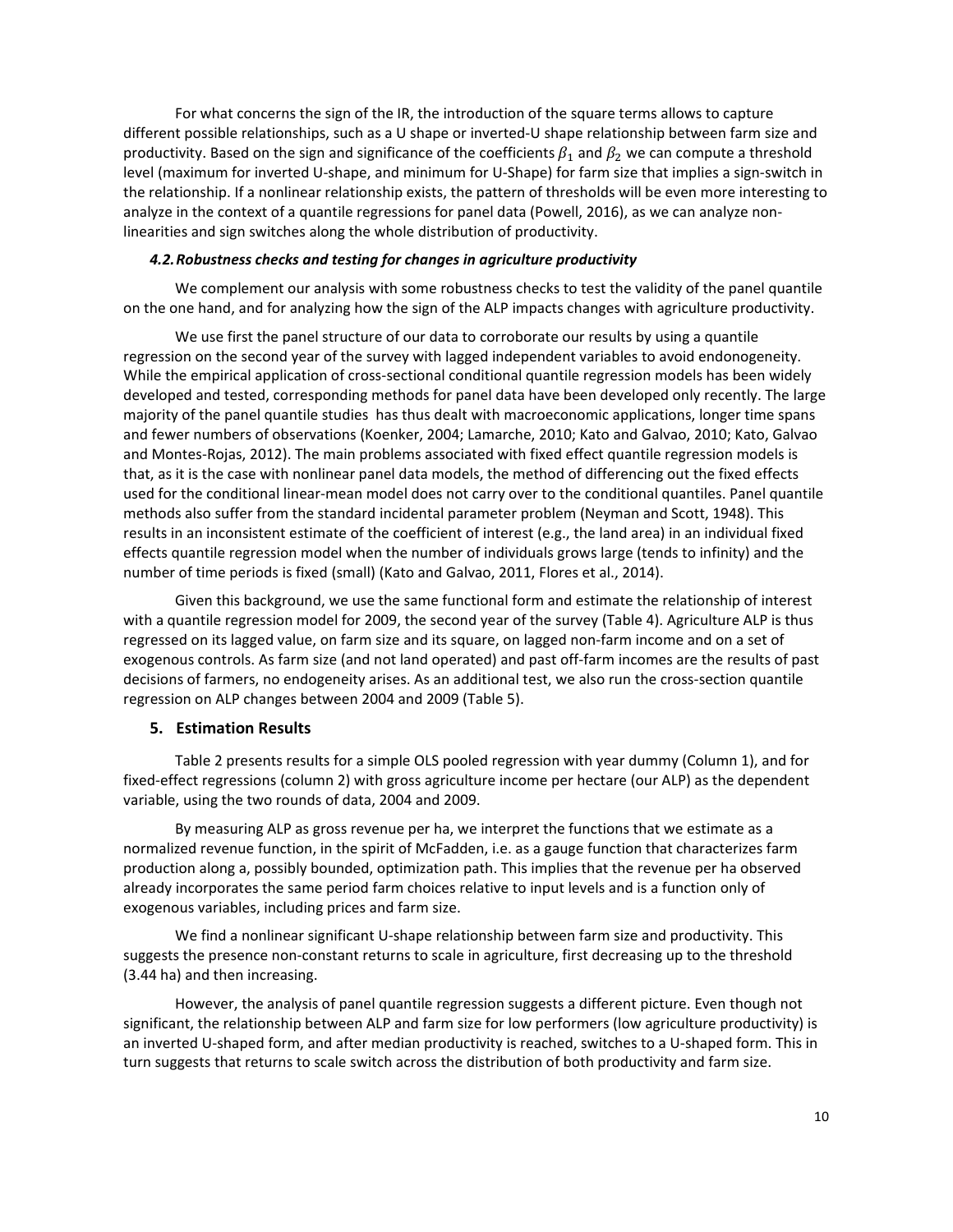Given the short time spam, we choose to corroborate our results using the panel structure of our data on the second year cross-section sample. Tables 3 and 4 present results of quantile regression analysis on the second round of the survey where the dependent variables are, respectively, ALP (Table 3) and ALP growth (table 4).

Our major finding suggests that land productivity and farm size are systematically related, but the sign and the intensity of this relationship depend on one or more latent variables, directly related to total factor productivity. For farmers in the lowest deciles of the ALP distribution, where this variable has lower values, revenue per ha tends first to increase with farm size, and once reached a maximum (3 ha in average), to decrease. These farms, therefore, may be using land expansion (or expansive margins), perhaps as a safety-first strategy, to increase their welfare by ensuring subsistence. They would benefit first from an increase in farm size, but their deficit of management capacity would then become a priority, so that they would lose from further expanding their land size without achieving independent and substantial gains in ALP or, more effectively, in total factor productivity (TFP). For farmers in the highest deciles of the land productivity distribution, on the other hand, where management ability and related TFP are more developed, the situation would be reversed. These farmers would benefit from expanding their farm size beyond the minimum threshold, while they would be constrained and show negative results by expanding within the threshold itself.

We also find that productivity growth is driven by similar factors, with a pattern of behavior that reinforces our conclusions beyond the cross-section results. Not only the farms that are in the lowest productivity deciles, in fact, but also the farms that are less dynamic in terms of productivity growth, display a lack of management ability that translates into diseconomies of scale. Farms in the highest deciles of average productivity growth, on the other hand, display the opposite pattern of response to farm size increase, with increases in productivity first negatively and then positively correlated with the scale of operations.

Figure 2 summarizes the results of our analysis and analyzes the farm-size productivity relationship among less and more performant farmers. Put it in a general perspective, beyond the value of the threshold, it appears that the relationship between farm size and productivity follows two distinct patterns for less and more productive farmers, with latent variables pushing farm size to converge to a certain threshold. Given a level of productivity, the relationship is direct for very small farms, and for large ones (below and above the threshold respectively), and it is inversely related to agriculture productivity for a whole range of median (or middle farms). This pattern suggests that the ALP farm size relationship can be characterized as DID (Direct-Inverse-Direct). This result goes beyond the overall farm size. Figure 3 shows the distribution of land among low and high performance (below and above the median land productivity respectively). With a maximum farm size in the sample of about 6 ha, Figure 3 points towards the existence of a variety of farms size within the two classes of productivity.

One interesting result is the significance and sign of the variable non-farm income, a proxy for nonfarm employment and agriculture diversification. The coefficient is positive and significant in the pooled OLS regression, and the panel fixed effect (Table 2). This points towards the fact that the income generated by off-farm activities is likely to be used as a safety net activity to increase rural income and to reduce income inequalities. Farmers that invest in off-farm activities or work off-farm can use the income generated to invest in more productive on-farm activities. However, when looking at the entire distribution (Table 4), the coefficient is positive only for the less productive farms but not significant for the more productive, though still positive. This suggests, as Figure 2 shows, that agriculture diversification and rural non-farm activities represent a valuable option for the "middle farm" farmers lying on the negative side of the farm-size productivity relationship. This is counterintuitive compared to the conventional wisdom of the negative relationship between non-farm and total income or landholdings. Our interpretation adds to the existing literature that revisits this hypothesis (Reardon et al., 2000; Reardon 1997; Lanjouw and Lanjouw, 1995; Reardon and Taylor, 1996; and Ellis, 1998).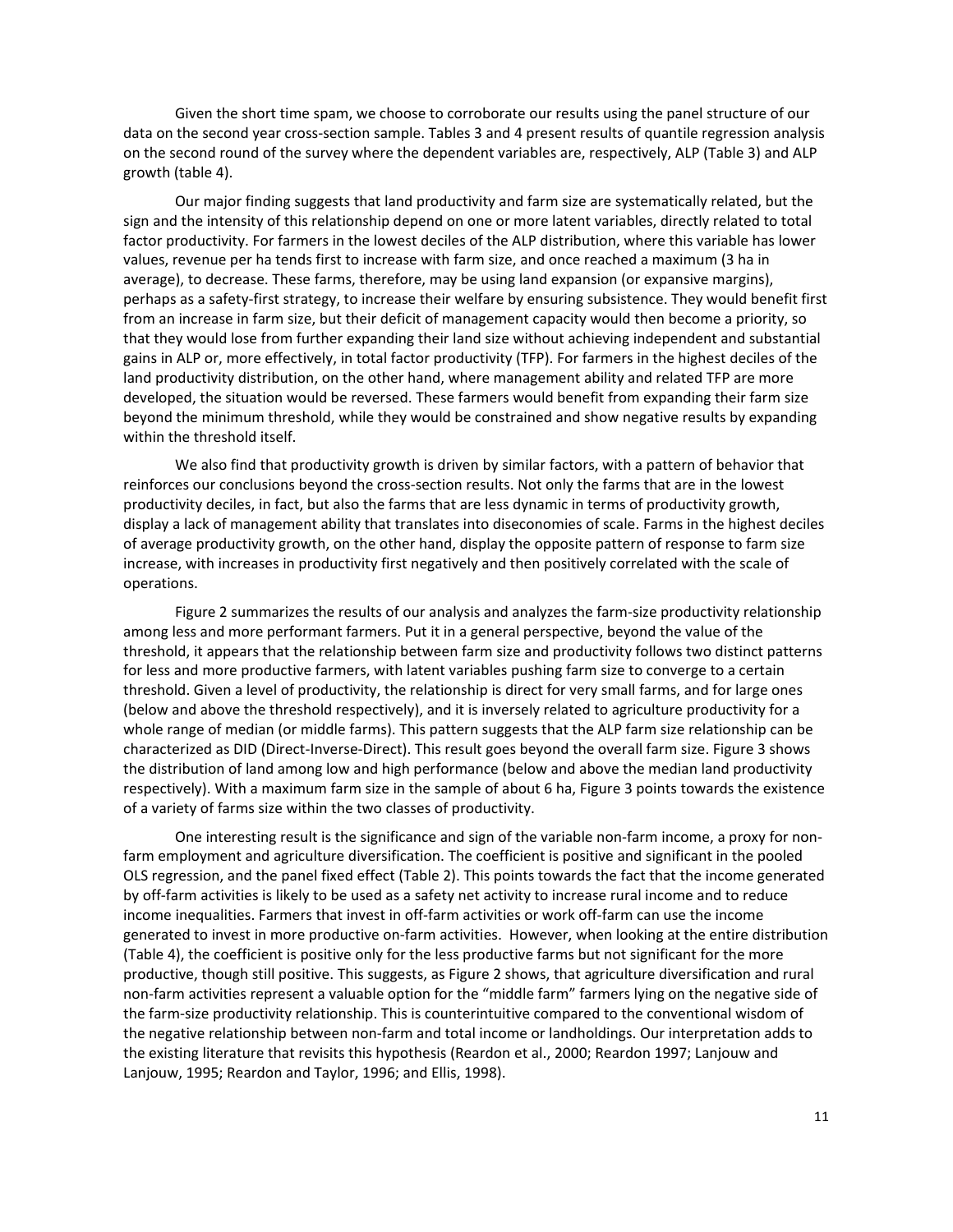**Figure 2: IR and Threshold value of Land** 



**Figure 3: Distribution of farm size by bottom and top performance.** 



*Source: Authors' calculation based on ERHS* 

These results, which seem reasonable and are confirmed along a vast set of countries, suggest that the ubiquitous IR relationship reported by the literature may have been an artifact of the presumption that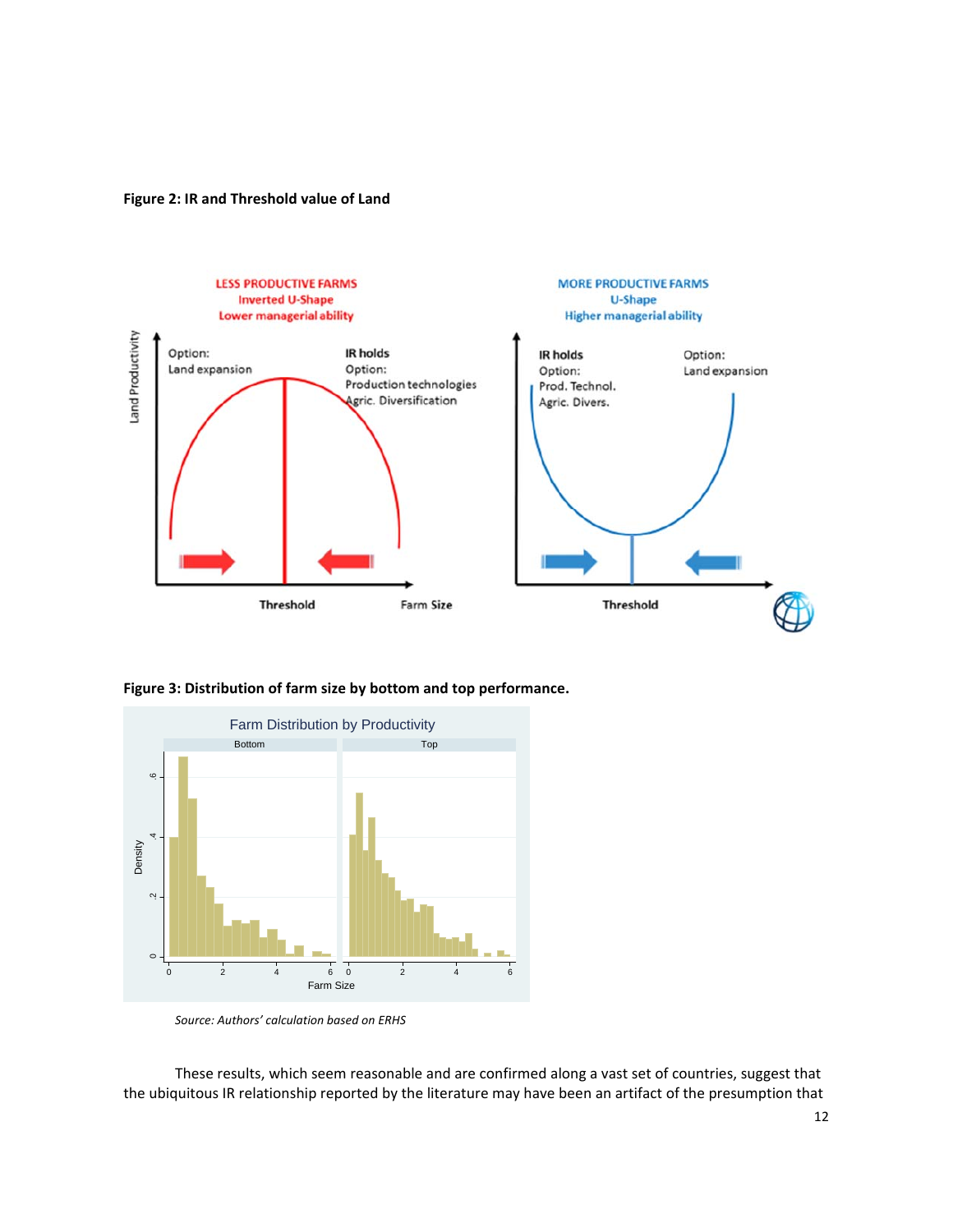the relationships observed were linear or, at least, a linear approximation to a monotonic relationship. It appears not only that the relationship is pronouncedly non-monotonic, but also that it is drastically different across farms, depending on their position in the distribution of productivity. The policy implications of these findings are also significant. For farms in the lowest TFP ranks, this result in fact implies that some land expansion may be beneficial, but lack of management ability soon creates diseconomies of scale so that better management and technology are needed more than land increases. Moreover, this implication holds also for farms that are less dynamic in terms of their productivity growth. On the contrary, for farms that already have a patrimony of technological know-how and good management, and thus are in the highest deciles of the distribution of productivity or productivity increase, land expansion, and the associated economies of scale, may be the only policy that can make their productivity grow.

#### **Conclusions**

The inverse relationship (IR) between average land productivity (ALP) and land size has been the object of a voluminous literature, raising both objections and explanations. In this study, after a brief review of some of the main arguments, we have presented evidence from two rounds of data from Ethiopia that offers a new and more comprehensive explanation for the relationship. The survey data used are from detailed household interviews and contain accurate georeferenced information on farmers' location, distance from the markets, distance from the main road, and land quality. In order to estimate the ALP–farm size relationship and to test the IR hypothesis, we have used a specification entirely relying on exogenous variables and estimation procedures according to the quantile regression model.

Our results suggest that farm size displays a robust impact on ALP, but this impact is nonlinear and switches shape across farms according with their performance. For low performers the impact is first positive and then negative, while the opposite is true for high performers As already noted, although in a different context by Evenson and Mwabu (2001), this may be due to individual management factors, so that in the two areas of the ALP distribution, different complementary and substitute relations exist between land sizes and unobserved human capital variables, such as farmers' abilities, skills and experience. In turn, these results are consistent with a revised version of Savastano and Scandizzo's (2009) option model, where management quality is supposed to be positively correlated with farm size.

Interpreted across the range of farm sizes, our results also point to the possible existence of an Sshaped relationship between ALP and acreage at least for a range of performances, with ALP first increasing then decreasing, then increasing again. This DID relationship implies a turning point for the lower quantiles of the ALP residual distribution at which a positive (DR) relationship becomes negative (IR) and one for the upper quantiles where IR becomes positive again (DR). Both turning points are for small to medium farm sizes, but the ones of the lower quantiles tend to be smaller than those for the upper quantiles. Thus, while there is some significant negative relationship between productivity and operating size for low performers over a relevant range of farm sizes, higher performers tend to display IR only over a range from small to medium farm sizes. The interpretation of these results is thus that low productivity farms may exploit to some extent economies of scale for a limited range of farm size increases, but need to become more productive by exercising the right options to invest and not to incur into diseconomies once a maximum farm size is reached. Farmers in the higher quantiles of the productivity distribution, on the other hand, can exploit the economies of scale related to farm size only after they cross a minimum threshold of farm size. Furthermore, a similar relationship holds for productivity growth, in the sense that more productive and more dynamic farms are those that can exploit more fully farm expansion as a source of scale economies and that the IR relationship holds only if they are below a minimum economic level of farm size.

One could question whether the DID relationship could hold in a new external context characterized by new trends such as emergent or mega farm operators, and large-scale land acquisitions (Collier, 2009; Collier and Dercon, 2014; Sitko and Jayne, 2014). We argue that even though our nationally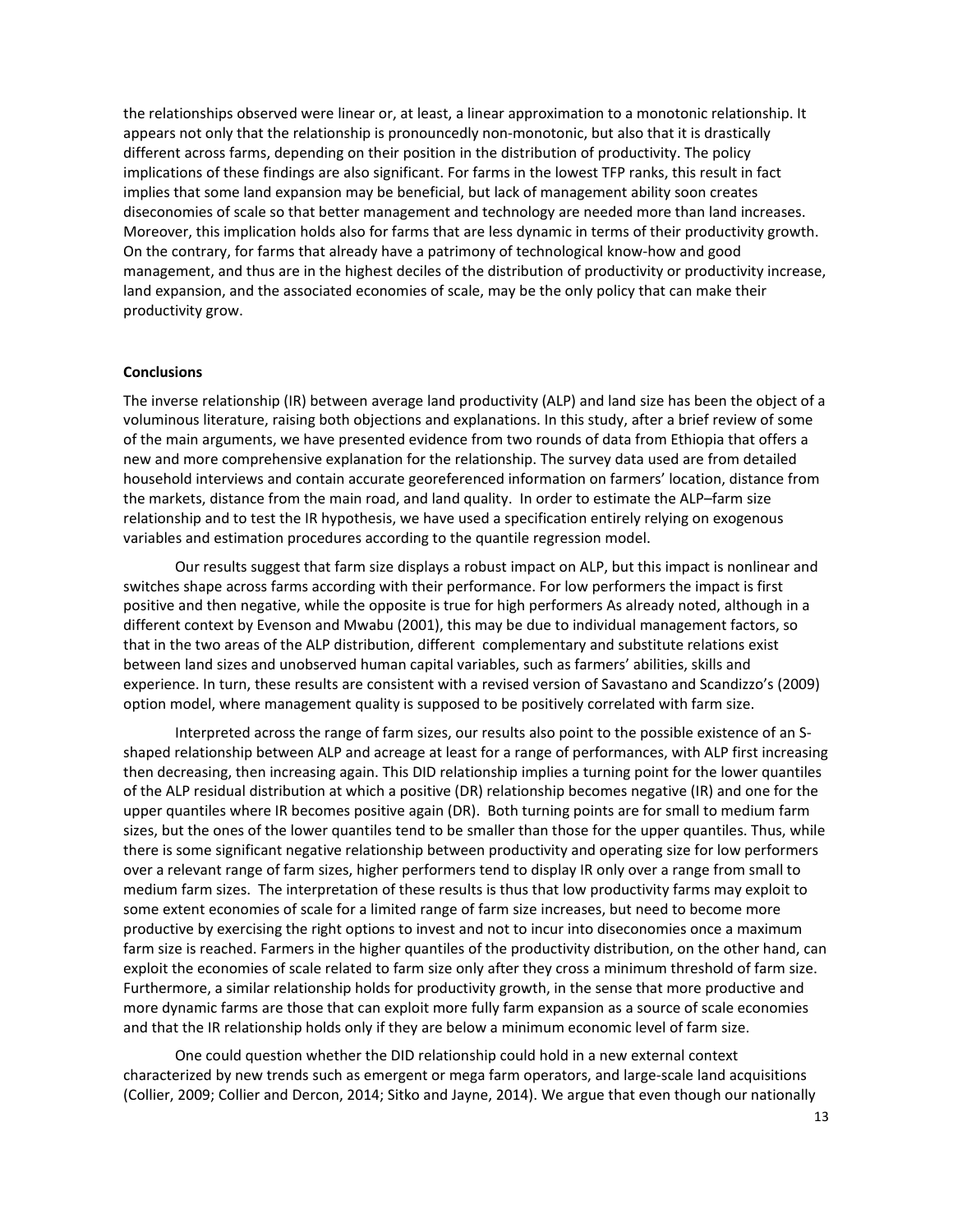representative surveys focus on small and medium size farms, the results of our land productivity distribution analysis could be tested also on a larger sample of farms, and identify different levels of middle farms based on the countries' own agro-ecological and farming characteristics. With some exceptions (Ali et al., 2016; Muyanga and Jayne, 2016), the current format and survey design do not allow to make any type of quantitative productivity analysis.

These results have clear policy implications, since they indicate that land reform and redistribution policies may be very effective for less efficient producers only if they are below a critical farm size, after which management and technology are better instruments to improve their lot. Vice versa, for producers that are already at a reasonable level of efficiency and dynamism, the opposite is true: land policies, be they in the form of redistribution or more secure tenure, would be more effective than extension and technological innovation.

In sum, our results confirm that IR may be a ubiquitous relationship, as found in much of the literature, but indicate that its form, shape and importance may significantly differ across the spectrum of farm productivity performance. At the low end of the ALP distribution, IR appears to prevail, once a minimum threshold of farm size is reached, while at the higher hand, IR only appears to be mainly a characteristic of farmers with operating sizes not exceeding medium size thresholds. The literature on transaction costs and the role of the firm suggests that these differences will require a deeper analysis of some of the critical factors determining the performance of the farm as a "productivity agent" and of the role played by management and capabilities in shaping farmers' choices.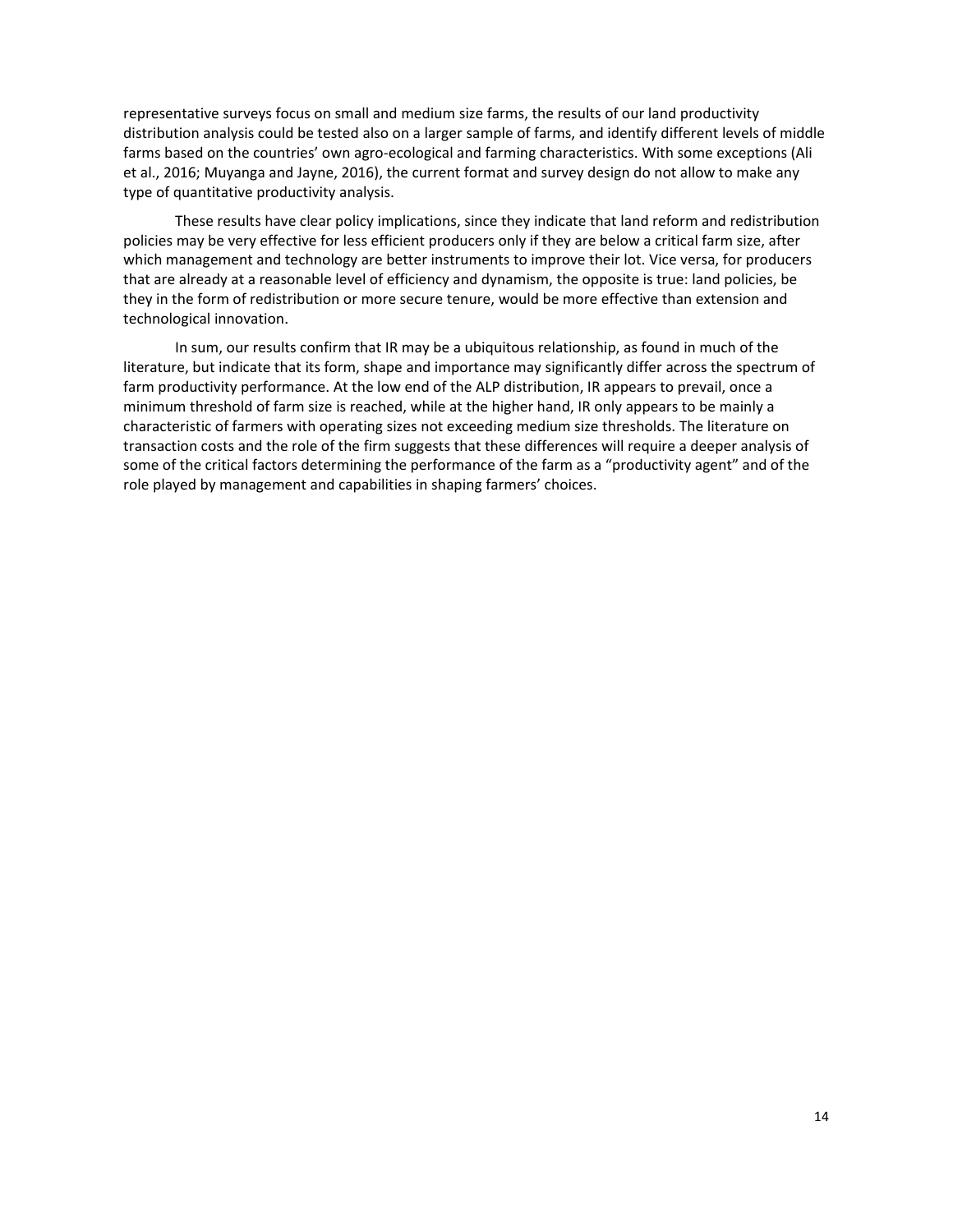#### **References**

Ali, D. A and K. Deininger. 2014. Is there a farm-size productivity relationship in African agriculture? Evidence from Rwanda. *World Bank Policy Research Paper 6770*.

Ali, Daniel Ayalew & Deininger, Klaus W. & Harris, Charles Anthony Philip, 2016. "Large farm establishment, smallholder productivity, labor market participation, and resilience : evidence from Ethiopia, "Policy Research Working Paper Series 7576, The World Bank.

Almlund, Mathilde & Duckworth, Angela Lee & Heckman, James & Kautz, Tim, 2011. "Personality Psychology and Economics,"Handbook of the Economics of Education, Elsevier.

Assunção, J. J. and L. H. B. Braido. 2007. Testing Household-Specific Explanations for the Inverse Productivity Relationship. *American Journal of Agricultural Economics,* 89 (4): 980-90.

Assunção, J., Ghatak, M., 2003. On the Inverse Relationship between Farm Size and Productivity. Economics Letters, Volume 80, No. 2, pp.189-194, August 2003

Bardhan, P. 1973. Size, productivity and returns to scale: an analysis of farm-level data in Indian agriculture. *Journal of Political Economy,* 81 (6): 1370-86.

Barrett, C. B. 1996. On Price Risk and the Inverse Farm Size-Productivity Relationship. *Journal of Development Economics,* 51 (2): 193-215.

Barrett, C. B., M. F. Bellemare and J. Y. Hou. 2010. Reconsidering Conventional Explanations of the Inverse Productivity-Size Relationship. *World Development,* 38 (1): 88-97.

Benjamin, D. 1995. Can Unobserved Land Quality Explain the Inverse Productivity Relationship? *Journal of Development Economics,* 46 (1): 51-84.

Benjamin, D., Brandt, L., 2002. Property Rights, Labor Markets, and Efficiency in a Transition Economy: The Case Of Rural China. Canadian Journal of Economics, 35(4), 689–716.

Berry, R.A., Cline, W.R., 1979. *Agrarian Structure and Productivity in Developing Countries*. Johns Hopkins Univ. Press, *Baltimore, MD.* 

Bevis Leah EM and Christopher B Barrett,2016, "Close to the Edge: Do Behavioral Explanations Account for the Inverse Productivity Relationship?"; November 2016 working paper.

*Bhalla, S. S. and P. Roy. 1988. Misspecification in Farm Productivity Analysis: The* Role of Land Quality. *Oxford Economic Papers,* 40 55-73.

Billger, Sherrilyn M. & Goel, Rajeev K., 2009. "Do existing corruption levels matter in controlling corruption?: Crosscountry quantile regression estimates," Journal of Development Economics, Elsevier, vol. 90(2), pages 299-305, November.

Binswanger, H.P., K. Deininger, and G. Feder. 1995. Power distortions revolt and reform in agricultural land relations. In: Behrman, J. and Srinivasan, T.N. (eds). *Handbook of development economics,* Volume III. Amsterdam, the Netherlands: Elsevier Science B.V.

Cade, B. and B. Noon, 2003."A Gentle Introduction to Quantile Regression for Ecologists." Frontiers in Ecology and the Environment, 1, 412-420.

Carletto G., Savastano S., and A. Zezza, 2013, "Fact or Artefact: The Impact of Measurement Errors on the Farm-Productivity Relationship", *Journal of Development Economics*, Volume 103, July 2013, Pages 254–261, and World Bank Policy Research Working Paper 5908, December 2011

Carletto, C.; Gourlay, S., and P. Winters, 2015. "Editor's choice From Guesstimates to GPStimates: Land Area Measurement and Implications for Agricultural Analysis", Journal of African Economies, Centre for the Study of African Economies (CSAE), vol. 24(5), pages 593-628.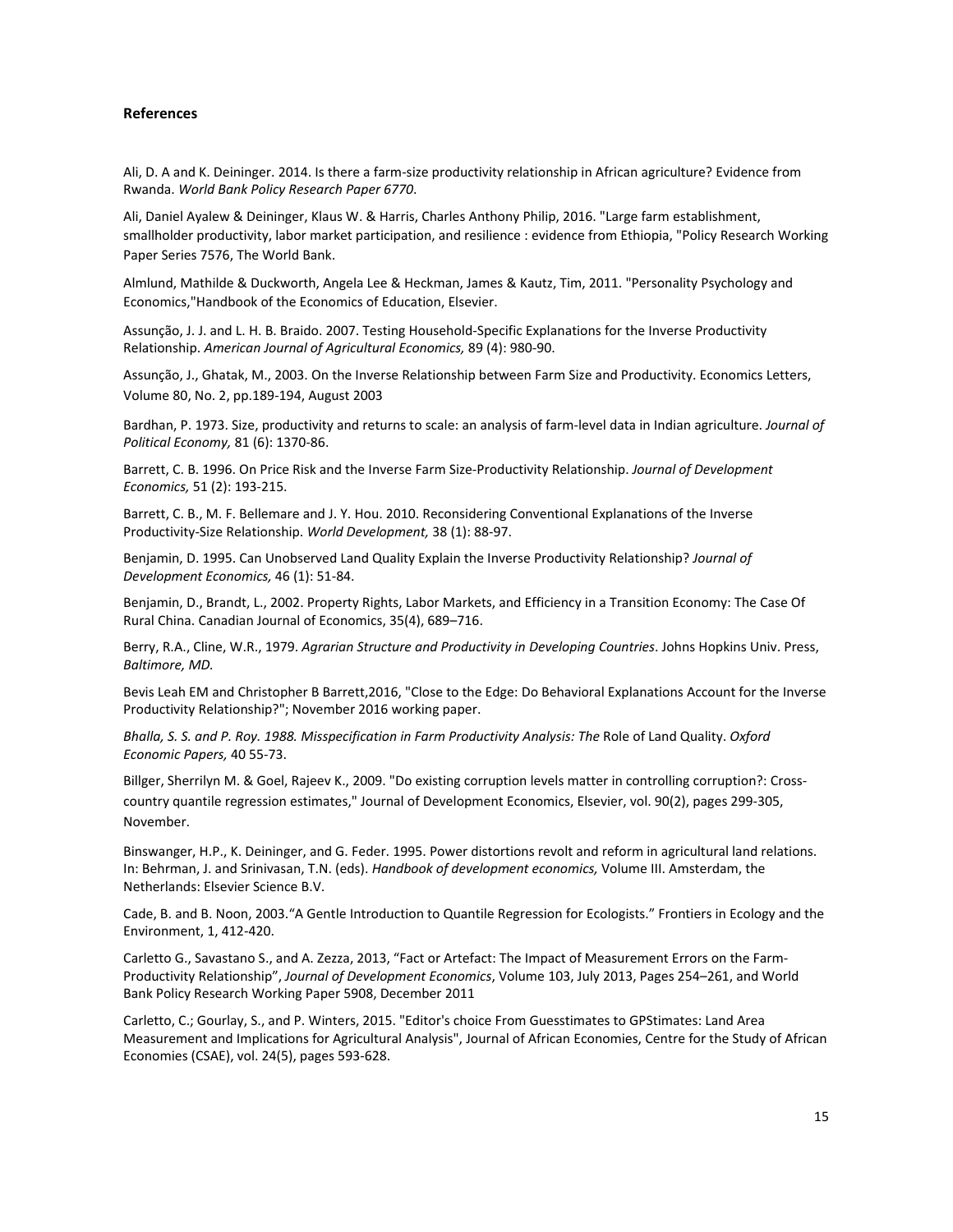Carlos A. Flores, C. A., Flores-Lagunes, A., and D. Kapetanakis, 2014. "Lessons From Quantile Panel Estimation of the Environmental Kuznets Curve,"Econometric Reviews, Taylor & Francis Journals, vol. 33(8), pages 815-853, November.

Carter, M. R. and K. Wiebe. 1990. Access to Capital and its Impact on Agrarian Structure and Productivity in Kenya. American Journal of Agricultural Economics, 72: 1146-1150.

Carter, M., 1984. Identification of the Inverse Relationship between Farm Size and Productivity: An Empirical Analysis of Peasant Agricultural Production. Oxford Economic Papers, New Series, 36, 1, pp. 131-145.

Chamaillé-Jammes, S. and Blumstein, D. 2012. "A case for quantile regression in behavioral ecology: getting more out of flight initiation distance data." Blumstein Behavioral Ecology and Sociobiology. 66 – 6: 985-992

Chamberlain, G. , 1994, "Quantile Regression, Censoring, and the Structure of Wages," in C. A. Sims (ed.), Advances in Econometrics, Sixth World Congress, Volume 1. Cambridge University Press. Cambridge

Chayanov, A.V. 1926. The Theory of Peasant Economy, In D. Thorner, B. Kerblay, and R.E.F. Smith, eds. Irwin: Homewood.

Collier, P. and S. Dercon. 2014. African Agriculture in 50 Years: Smallholders in a Rapidly Changing World? *World Development*, 63: 92-101.

Collier, Paul. 2009. Africa's Organic Peasantry: Beyond Romanticism. *Harvard International Review* Summer: 62-65.

Cornia, G. A., 1985. Farm Size, Land Yields and the Agricultural Production Function: An Analysis for Fifteen Developing Countries. *World Development*, 13 (4): 513–34.

De Groote, H., Traoré O., 2005. The Cost of Accuracy in Crop Area Estimation. Agricultural Systems 84:21-38

Deininger, K., and G. Carletto, Savastano S., Muwongue, J., (2012), "Can diaries help in improving agricultural production statistics? Evidence from Uganda" *Journal of Development Economics*, Volume 98, Issue 1, Pages 42-50 (May 2012)

Desiere S. and D. Jolliffe, 2017 (forthcoming)," Land productivity and plot size: Is measurement error driving the inverse relationship?", Manuscript submitted for publication in Policy Research Working Paper. Washington DC: World Bank Group

Ellis, F. (1998). The Determinants of Rural Livelihood Diversification in Developing Countries, AgriculturalEconomics Society Annual Conference, University of Reading

Eswaran, M., Kotwal, A., 1985. A Theory of Contractual Structure in Agriculture, American Economic Review 75: 352- 67.

Eswaran, M., Kotwal, A., 1986. Access to Capital and Agrarian Production Organization, Economic Journal 96: 482-98.

Evenson,R.E. and Mwabu, G., 2001, "The Effects of Agricultural Extension on Farm Yields in Kenya", *African Economic Review* Volume 13, Issue 1.

Feder, G. 1985. The Relation between Farm Size and Farm Productivity: The Role of Family Labor, Supervision and Credit Constraints. *Journal of Development Economics,* 18 (2-3): 297-313.

Fitzenberger, B. (1997). A Guide to Censored Quantile Regressions. In: Handbook of Statistics, Volume 15: Robust Inference (Eds. G.S. Maddala & C.R. Rao), 405-437. Amsterdam: North–Holland.

Goldstein, M., Udry C., 1999. Agricultural Innovation and Risk Management in Ghana. Unpublished, Final report to IFPRI.

Hazell, P. e Scandizzo, P.L., 1974 "Market Intervention Policies when Production is Risky", *American Journal of Agricultural Economics*, 57 (4), pp. 641-649, 1975 Johns Hopkins University Press.

Heckman, J., and Kautz, T.D., 2011, "Hard Evidence on Soft Skills" paper presented at the World Bank, December 15, 2011, Washington DC.

Horowitz, J.L. & G.R. Neumann, 1987. "Semiparametric estimation of employment duration models", Econometric Reviews 6, 5—40

Imai, S., Katayama, H. and K. Kala, 2013. "A quantile-based test of protection for sale model", *Journal of International Economics*, Elsevier, vol. 91(1), pages 40-52.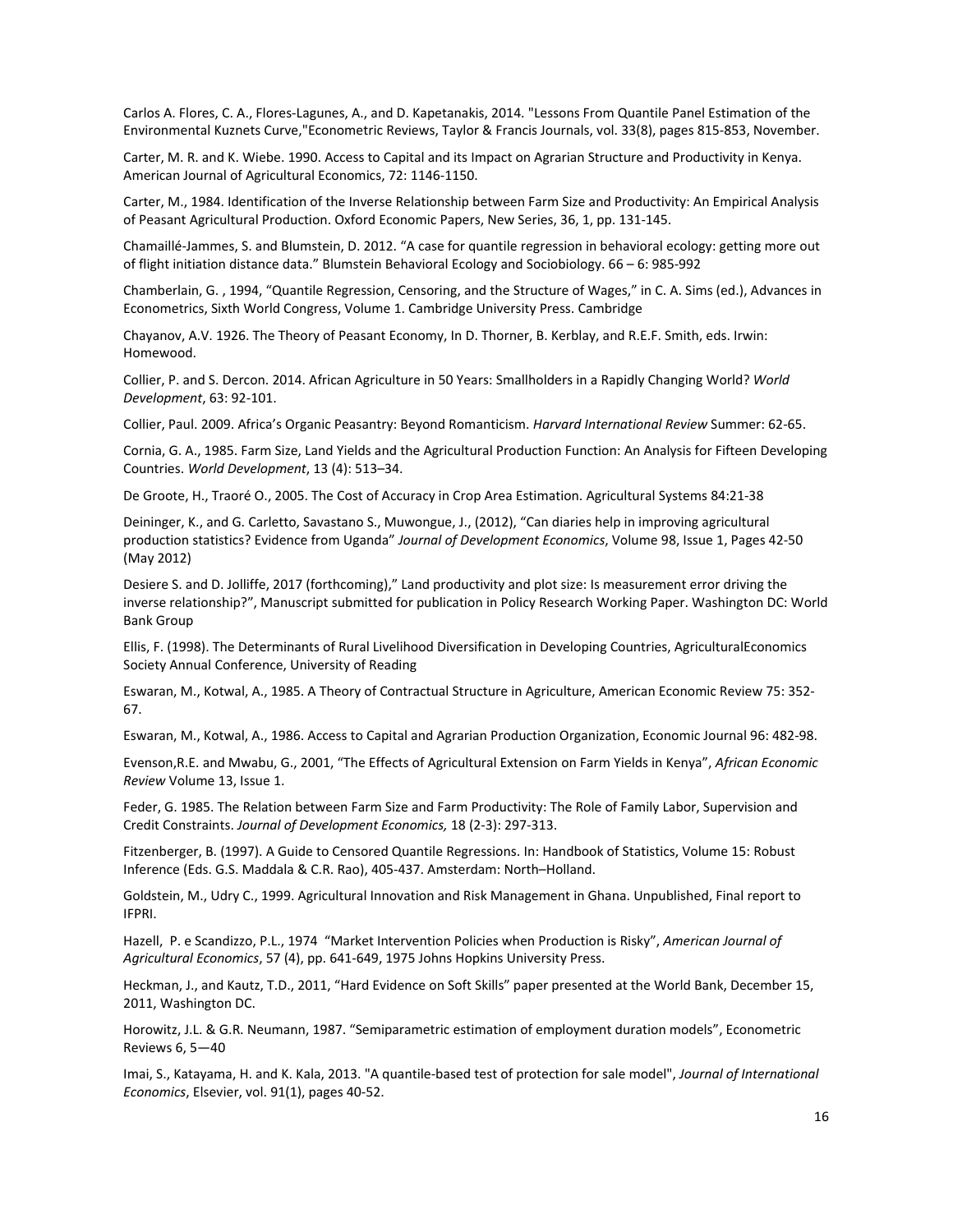Johar, M. And H. Katayama, 2012. "Quantile regression analysis of body mass and wages". Health Economics, Volume 21, Issue 5, May , 597–611

Kato, K., and A. Galvao (2011): "Smoothed Quantile Regression for Panel Data," Working Paper. [811,815] KATO, Kato, K., Galvao K., A. and G. Montes-Rojas (2012): "Asymptotics for Panel Quantile Regression Models With Individual Effects," Journal of Econometrics, 170, 76–91. [811,815, 817]

Kilic, T., Gourlay, S. and D. Lobell, 2017, Could the Debate Be Over? Errors in Farmer-Reported Production and Their Implications for Inverse Scale - Productivity Relationship in Uganda, unpuplished working paper

Koenker, R. & Y. Bilias, 2001. "Quantile regression for duration data: A reappraisal of the Pennsylvania reemployment bonus experiments", Empirical Economics 26, 199—220.

Koenker, R. (2004): "Quantile Regression for Longitudinal Data," Journal of Multivariate Analysis, 91, 74–89. [811,815,820]

Koenker, R., and J. Bassett (1978): "Regression Quantiles," Econometrica, 46, 33–50. [810, 815-817]

Kutcher, G. P., and P. L. Scandizzo, 1981. *The Agricultural Economy of Northeast Brazil.* Baltimore, John Hopkins University Press for the World Bank

Lamarche, C. (2010): "Robust Penalized Quantile Regression Estimation for Panel Data," Journal of Econometrics, 157, 396–408. [811,820]

Lamb, R. L. 2003. Inverse Productivity: Land Quality, Labor Markets, and Measurement Error. *Journal of Development Economics,* 71 (1): 71-95.

Lanjouw J.O. and Lanjouw P. 1995. Rural Nonfarm Employment: Survey. Yale University and the World Bank. World Development Report. Washington D.C.

Lemke K. 2010 "Modeling Healthcare Expenditures Using PROC QUANTREG", NESUG 2010, 1-7

Levin, J.,2001. "For whom the reductions count: A quantile regression analysis of class size and peer effects on scholastic achievement", Empirical Economics 26, 221—246

MacDonald, James M.; Korb, Penni and Robert A. Hoppe, 2013, Farm Size and the Organization of U.S. Crop Farming, A report summary from the Economic Research Service, August

Muyanga, M., and T.S. Jayne; 2016, Is small still beautiful? The farm size-productivity relationship revisited in Kenya, Paper presented at the World Bank Land and Poverty Conference, March 15, 2016, Washington, DC.

Neyman, J., and E. L. Scott (1948): "Consistent Estimates Based on Partially Consistent Observations," Econometrica, 16, 1–32.

Ravallion, M., 2012, Poor, or Just Feeling Poor? On Using Subjective Data in Measuring Poverty, Policy Research Working Paper 5968, The World Bank Washington DC.

Reardon, T. (1997). Using Evidence of Household Income Diversification to Inform Study of thc Rural Nonfarm Labor Market in Africa, World Development, 25(5)

Reardon, T., J.E. Taylor, K. Stamoulis, P. Lanjouw, and A. Balisacan, 2000. "Effects of Nonfarm Employment on Rural Income Inequality in Developing Countries: An Investment Perspective," Journal of Agricultural Economics, Volumc 51, Number 2 - May 2000 - Pages 266-288

Reardon. T. and Taylor, J. E. (1996). Agroclimatic Shock, Income Inequality, and Poverty: Evidence from Burkina F&o, World Deuelqpment, 24(4), 901-914.

Savastano S., and P.L. Scandizzo, 2009, "Optimal Farm Size in an Uncertain Land Market: the Case of Kyrgyz Republic", Agricultural Economics, 2009, vol. 40, issue s1, pages 745-758

Scandizzo, P.L., Savastano, S., 2017. Forthcoming, "Revisiting the farm size productivity relationship: New evidence from sub-Sahara African countries", In Agriculture and Rural Development in a Globalizing World, edited by Prabhu Pingali and Gershon Feder, Chapter 3 Earthscan Food and Agriculture Series. London: Routledge

Sen, K. Amartya, 1975. Employment, technology and development. Oxford, UK: Clarendon Press.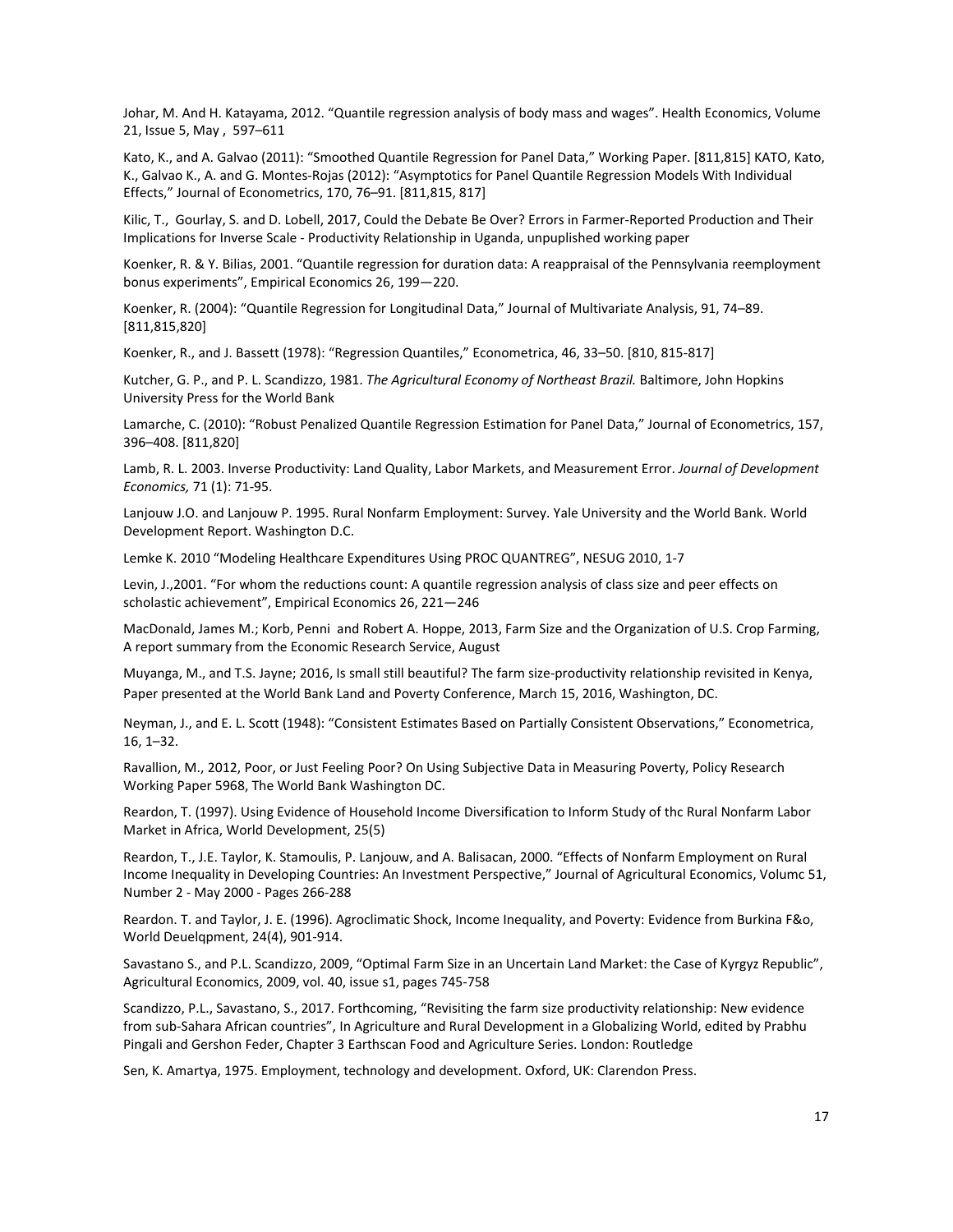Sitko, Nicholas J. & Jayne, T.S., 2014. "Structural transformation or elite land capture? The growth of "emergent" farmers in Zambia,"Food Policy, Elsevier, vol. 48(C), pages 194-202.

Srinivasan, T. N. 1972. Farm size and productivity: Implications of choice under uncertainty. Sankhya - The Indian Journal of Statistics, 34 (2): 409-20.

Walker, T.S., Ryan, J.G., 1990. Village and Household Economies in India's Semi-arid Tropics. , Johns Hopkins Univ. Press, Baltimore.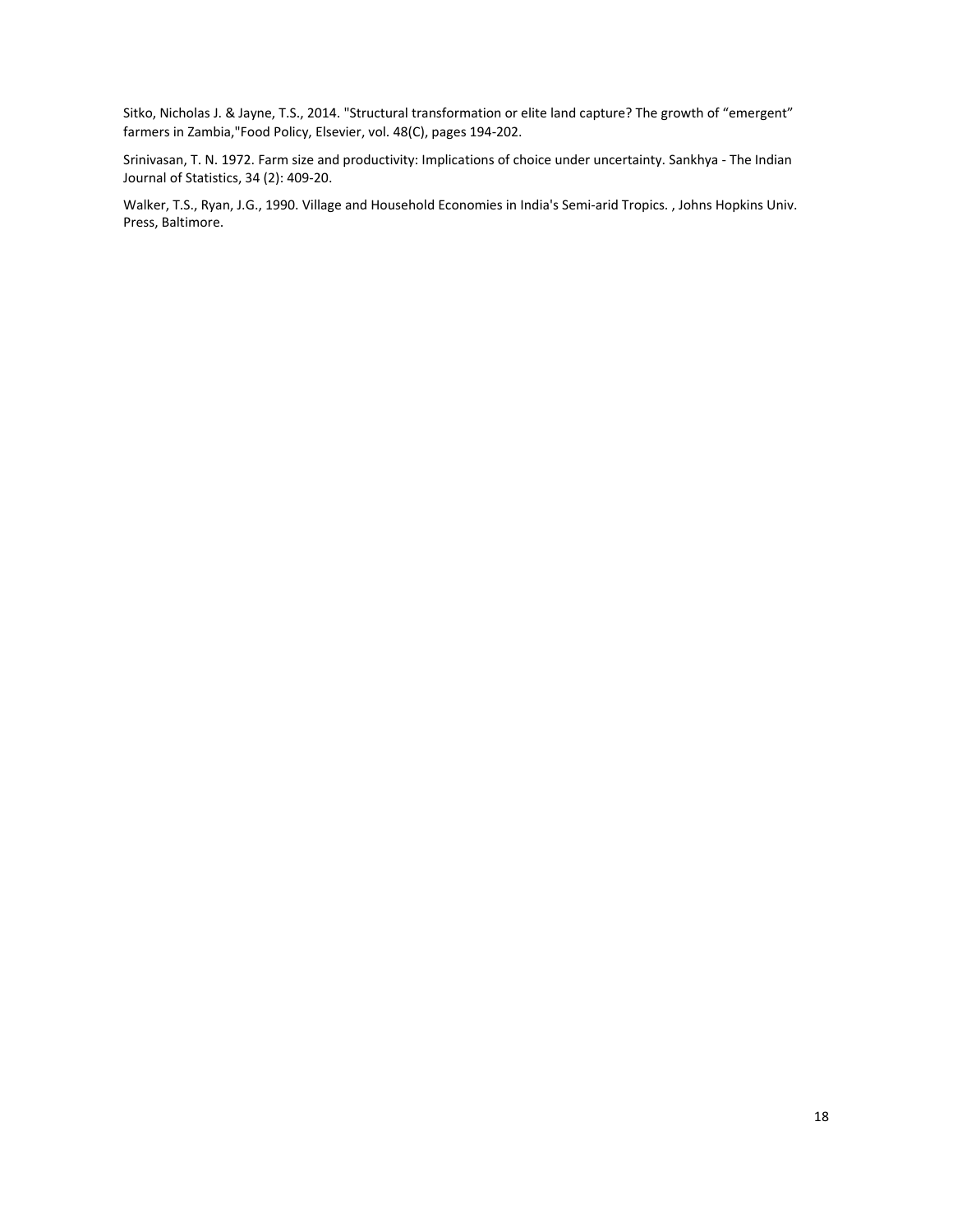#### **Table 1: Household characteristics**

|                                                                     | 2004      | 2009      |        |
|---------------------------------------------------------------------|-----------|-----------|--------|
| <b>Farmers' characteristics</b>                                     |           |           | Total  |
| Head's age                                                          | 50.49***  | 52.53***  | 51.51  |
|                                                                     |           |           |        |
| Dummy for female HH head                                            | $0.26*$   | $0.29*$   | 0.27   |
| Head's education (years)                                            | $1.4***$  | $1.8***$  | 1.6    |
| Max years of education of HH members                                | $3.8**$   | $5.7**$   | 4.7    |
| HH size                                                             | 5.93      | 5.91      | 5.92   |
| Income, poverty and Inequality                                      |           |           |        |
| Income per capita (Const. 2009 US\$)                                | 105.3     | 152       | 129    |
| Consumption per capita (Const. 2009 US\$)                           | 93.5      | 173.5     | 134    |
| Gini coefficient of land                                            | 0.43      | 0.44      | 0.44   |
| Gini coefficient of income                                          | 0.48      | 0.46      | 0.48   |
| Gini agriculture income pc                                          | 0.51      | 0.52      | 0.53   |
| Gross agriculture income/ha                                         | 446.81*** | 549.92*** | 497.8  |
| Share of income from:                                               |           |           |        |
| agriculture (crop+liv)                                              | $0.82***$ | $0.73***$ | 0.78   |
| from crop                                                           | $0.61***$ | $0.55***$ | 0.58   |
| from livestock                                                      | $0.21***$ | $0.18***$ | 0.2    |
| from non-farm income                                                | $0.18**$  | $0.27**$  | 0.22   |
| <b>Agriculture and Farming conditions</b>                           |           |           |        |
| Farm size                                                           | $1.40**$  | $1.52**$  | 1.46   |
| Midpoint farm size                                                  | $1.6***$  | $2.15**$  | 2.0    |
| Number of plots                                                     | 4.7       | 5.1       | 4.9    |
| Value of inputs /ha                                                 | 501.82*** | 991.93*** | 746.43 |
| Nb. of plots with steep slope<br>Dummy too little rain on HH fields | 0.16      | 0.14      | 0.15   |
| during rainy season                                                 | $0.27***$ | $0.32***$ | 0.29   |
| Share of land with good soil quality                                | 53*       | 56*       | 54     |
| Agriculture options in round 2                                      |           |           |        |
| Dummy Option land expansion                                         |           | $52***$   | 76     |
| Amount of land increased (ha)                                       |           | 0.75      | 0.75   |
| Dummy option soil conservation                                      |           | 18        | 18     |

*Source: Authors' computation based on ERHS 2004-2009*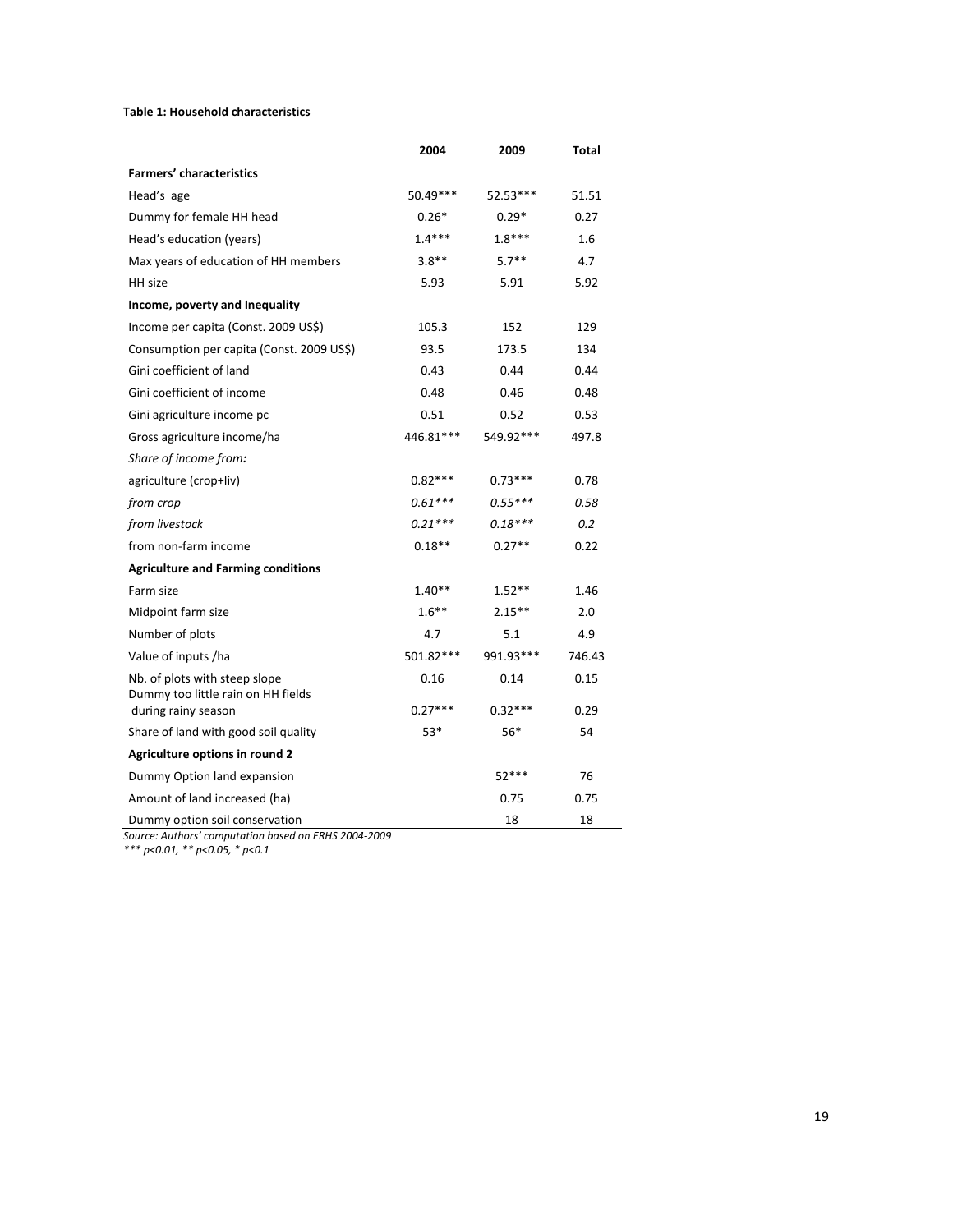| Gross Ag. Income/ha in 2009 (US\$/ha) | <b>Pooled OLS</b> | aster | <b>HH Fixed Effect</b> | aster |
|---------------------------------------|-------------------|-------|------------------------|-------|
|                                       |                   |       |                        |       |
| Farm size                             | $-260.89$         | ***   | $-271.30$              | ***   |
| Farm size sq.                         | 37.90             | ***   | 38.95                  | ***   |
| Age of HH head                        | 0.99              |       | 0.81                   |       |
| Dummy for female HH head              | $-56.32$          | $**$  | $-55.67$               | $***$ |
| Years of education of HH members      | 39.97             | ***   | 37.06                  | ***   |
| Nb. of plots with steep slope         | -51.53            | ***   | $-44.21$               | ***   |
| Share of land with good soil quality  | 88.19             | ***   | 76.50                  | ***   |
| Producer price Index for Cereals      | 32.98             | ***   | 0.93                   | ***   |
| Non-farm income                       | 0.05              | ***   | 0.05                   | ***   |
| Dummy year 2009                       | $-2,650.48$       | ***   |                        |       |
| Constant                              | $-2,980.06$       | ***   | 460.32                 | ***   |
| <b>Threshold Land</b>                 | 3.44              |       | 3.48                   |       |
| Observations                          | 2,126             |       | 2,126                  |       |
| R-squared                             | 0.129             |       |                        |       |
| Number of HHs                         |                   |       | 1,063                  |       |

**Table 2: Panel Analysis ERHS 2004-2009: Dependent Variable: Gross Agriculture Income per ha (US\$/ha** 

*Source: Authors' computation based on ERHS 2004-2009*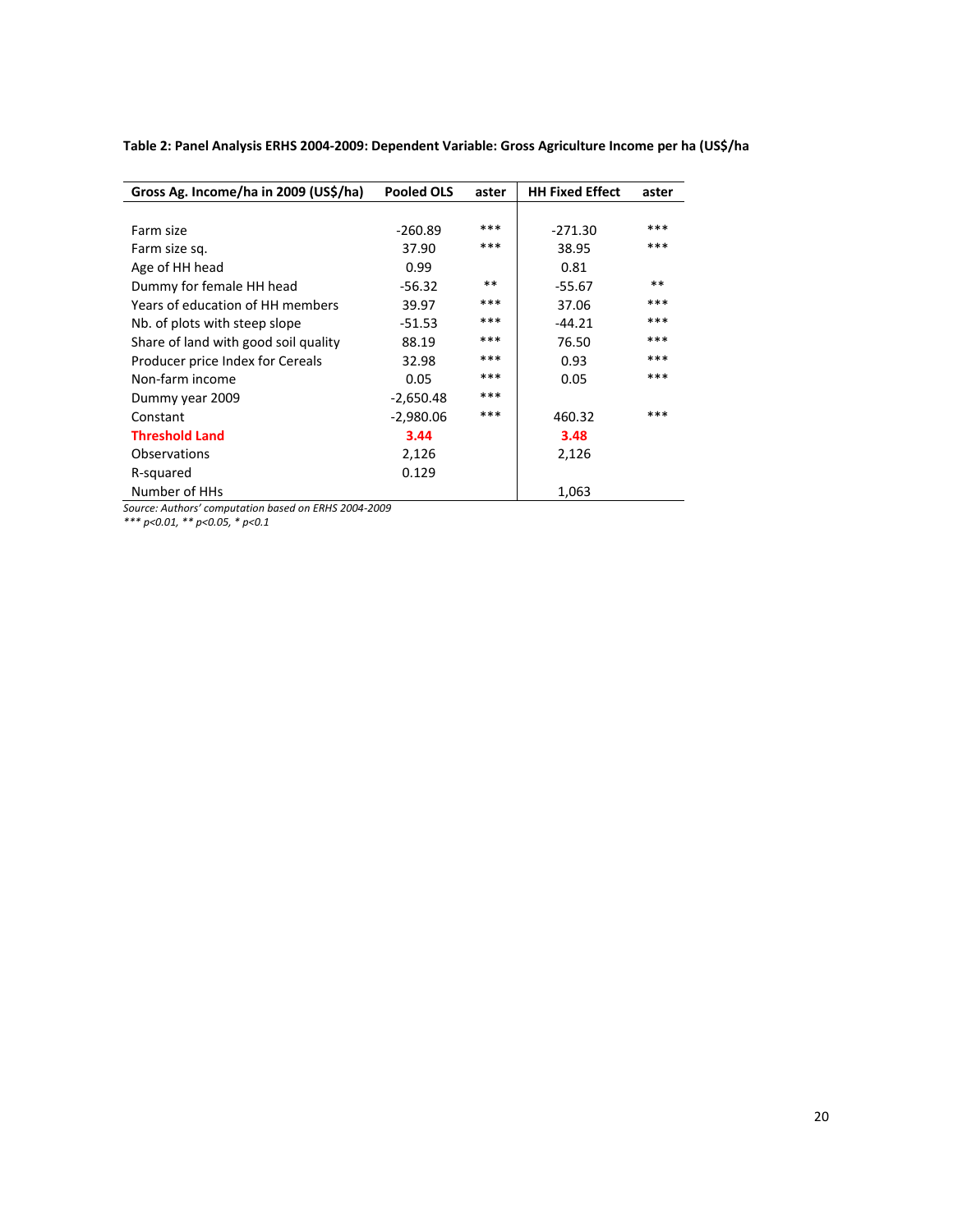|                                  | <b>Low Performers</b> |       |                  |       |                  |       |                          |       |                  | <b>Median</b> | <b>High Performers</b> |       |           |       |                  |       |                  |        |
|----------------------------------|-----------------------|-------|------------------|-------|------------------|-------|--------------------------|-------|------------------|---------------|------------------------|-------|-----------|-------|------------------|-------|------------------|--------|
| Gross Ag. Income/ha in 2009      |                       |       |                  |       |                  |       |                          |       |                  |               |                        |       |           |       |                  |       |                  |        |
| (US <sup>2</sup> /ha)            | Q <sub>0.1</sub>      | aster | Q <sub>0.2</sub> | aster | Q <sub>0.3</sub> | aster | Q <sub>0.4</sub>         | aster | Q <sub>0.5</sub> | aster         | Q <sub>0.6</sub>       | aster | Q 0.7     | aster | Q <sub>0.8</sub> | aster | Q <sub>0.9</sub> | aster  |
|                                  |                       |       |                  |       |                  |       |                          |       |                  |               |                        |       |           |       |                  |       |                  |        |
| <b>Farm size</b>                 | 3.57                  |       | 0.18             |       | 3.57             |       | $-6.38$                  |       | $-12.05$         |               | $-45.24$               |       | $-171.20$ | ***   | $-269.49$        | ***   | $-570.86$        | ***    |
| Farm size sq.                    | $-2.21$               |       | $-0.07$          |       | $-1.10$          |       | $-0.86$                  |       | 0.88             |               | 4.09                   |       | 20.34     | **    | 33.86            | *     | 84.74            | **     |
| Age of HH head                   | 1.30                  |       | 0.01             |       | $-0.06$          |       | $-0.04$                  |       | $-0.03$          |               | $-0.26$                |       | 1.11      |       | 0.31             |       | 2.27             |        |
|                                  |                       |       |                  |       |                  |       | $\overline{\phantom{a}}$ |       |                  |               |                        |       |           |       |                  |       |                  |        |
| Dummy for female HH head         | 2.29                  |       | $-1.33$          |       | 22.56            |       | 21.15                    |       | $-4.50$          |               | $-23.15$               |       | $-60.90$  |       | $-51.87$         |       | $-81.42$         |        |
| Years of education of HH         |                       |       |                  |       |                  |       |                          |       |                  |               |                        |       |           |       |                  |       |                  |        |
| members                          | 3.12                  |       | 0.66             |       | 22.66            | $***$ | 18.73                    | $***$ | 8.24             |               | 18.42                  | $***$ | 38.89     | $***$ | 50.64            | $***$ | 72.38            | $\ast$ |
|                                  |                       |       |                  |       | $\sim$           |       |                          |       |                  |               |                        |       |           |       |                  |       |                  |        |
| Nb. of plots with steep slope    | $-0.32$               |       | 8.20             |       | 15.10            |       | $-2.11$                  |       | $-2.97$          |               | $-16.65$               |       | $-34.62$  |       | $-48.80$         |       | $-67.99$         | $***$  |
| Share of land with good soil     |                       |       |                  |       |                  |       |                          |       |                  |               |                        |       |           |       |                  |       |                  |        |
| quality                          | 5.61                  |       | 1.49             |       | 27.40            |       | 27.62                    |       | 20.43            |               | 53.86                  |       | 111.16    | $***$ | 112.80           |       | 142.06           |        |
| Producer price Index for Cereals | 1.10                  |       | 0.01             |       | 0.19             |       | 0.33                     |       | 0.23             |               | 0.58                   |       | 1.42      |       | 1.84             |       | 2.11             |        |
| Non-farm income                  | $-2.97$               |       | $-0.01$          |       | 0.02             |       | 0.03                     |       | 0.01             |               | 0.07                   |       | 0.04      |       | 0.05             |       | 0.06             |        |
| Constant                         |                       |       |                  |       |                  |       |                          |       |                  |               |                        |       |           |       |                  |       |                  |        |
|                                  |                       |       |                  |       |                  |       |                          |       |                  |               |                        |       |           |       |                  |       |                  |        |
| <b>Threshold Land</b>            |                       |       |                  |       |                  |       |                          |       |                  |               |                        |       | 4.21      |       | 3.98             |       | 3.37             |        |
| <b>Observations</b>              | 2,126                 |       | 2,126            |       | 2,126            |       | 2,126                    |       | 2,126            |               | 2,126                  |       | 2,126     |       | 2,126            |       | 2,126            |        |
| R-squared                        |                       |       |                  |       |                  |       |                          |       |                  |               |                        |       |           |       |                  |       |                  |        |
| Number of HHs                    | 1,063                 |       | 1,063            |       | 1,063            |       | 1,063                    |       | 1,063            |               | 1,063                  |       | 1,063     |       | 1,063            |       | 1,063            |        |

**Table 3: Panel Quantile Analysis ERHS 2004-2009: Dependent Variable: Gross Agriculture Income per ha (US\$/ha** 

*Source: Authors' computation based on ERHS 2004-2009*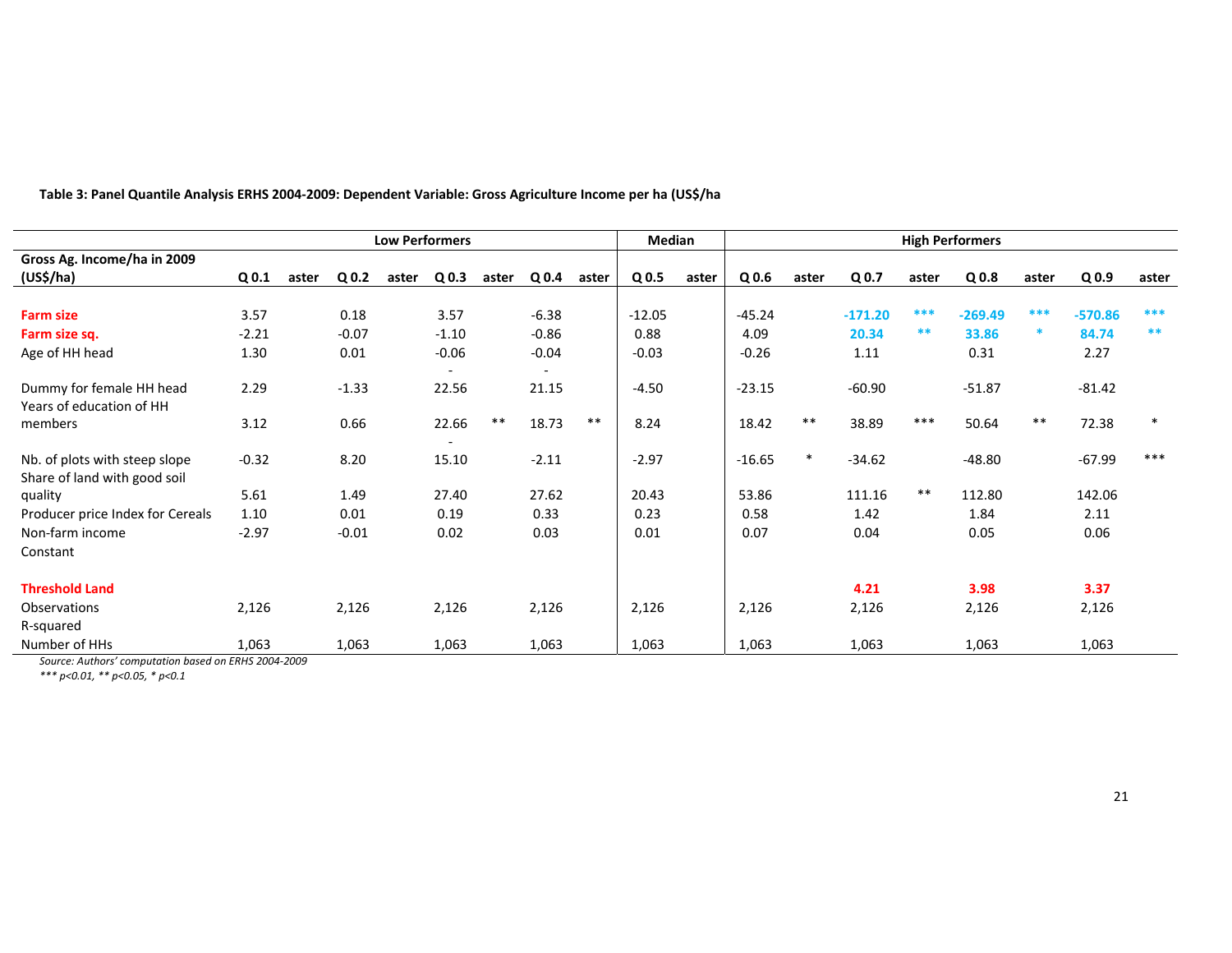|                                               | <b>Low Performers</b> |       |                  |       |                  |        |             |        | <b>Median</b>    |        | <b>High Performers</b> |        |                  |       |                  |        |                  |        |  |  |  |
|-----------------------------------------------|-----------------------|-------|------------------|-------|------------------|--------|-------------|--------|------------------|--------|------------------------|--------|------------------|-------|------------------|--------|------------------|--------|--|--|--|
| <b>Gross Agriculture</b><br>Income/ha in 2009 | Q <sub>0.1</sub>      | aster | Q <sub>0.2</sub> | aster | Q <sub>0.3</sub> | aster  | $Q$ 0.4     | aster  | Q <sub>0.5</sub> | aster  | Q <sub>0.6</sub>       | aster  | Q <sub>0.7</sub> | aster | Q <sub>0.8</sub> | aster  | Q <sub>0.9</sub> | aster  |  |  |  |
|                                               |                       |       |                  |       |                  |        |             |        |                  |        |                        |        |                  |       |                  |        |                  |        |  |  |  |
| Gross Ag. Income/ha                           |                       |       |                  |       |                  |        |             |        |                  |        |                        |        |                  |       |                  |        |                  |        |  |  |  |
| lagged                                        | 0.04                  |       | 0.08             | $***$ | 0.08             | $***$  | 0.08        | $\ast$ | 0.13             | $***$  | 0.22                   | $***$  | 0.24             | $***$ | 0.28             | $***$  | 0.24             | $***$  |  |  |  |
| Land (ha)                                     | 58.04                 | $***$ | 58.72            | **    | 47.97            | $\ast$ | 15.17       |        | $-30.09$         |        | $-76.20$               |        | $-165.12$        | ***   | $-268.70$        | ***    | $-566.20$        | ***    |  |  |  |
| Land sq                                       | $-9.08$               | **    | $-8.13$          |       | $-9.11$          | $\ast$ | $-4.68$     |        | 0.92             |        | 6.91                   |        | 20.96            |       | 36.12            | **     | 88.16            | ***    |  |  |  |
| Head's Age                                    | $-0.92$               |       | $-1.59$          | ***   | $-1.38$          |        | $-1.69$     | $\ast$ | $-1.47$          |        | $-1.07$                |        | $-1.20$          |       | $-1.87$          |        | 1.27             |        |  |  |  |
| Dummy Female Head                             | $-46.73$              | $***$ | $-62.69$         | ***   | $-81.17$         | ***    | $-87.34$    | ***    | $-62.32$         | $\ast$ | $-54.82$               | $\ast$ | $-69.03$         | $***$ | $-94.14$         | $\ast$ | $-125.79$        | $\ast$ |  |  |  |
| <b>Head's Education</b>                       | 10.25                 | $***$ | 17.06            | $***$ | 23.40            | ***    | 26.74       | $***$  | 30.81            | $***$  | 36.36                  | $***$  | 34.90            | $***$ | 48.21            | $***$  | 60.88            | $***$  |  |  |  |
| Nb. of Plots with Steep                       |                       |       |                  |       |                  |        |             |        |                  |        |                        |        |                  |       |                  |        |                  |        |  |  |  |
| Slope                                         | $-6.23$               |       | $-18.88$         | $***$ | $-31.92$         | $***$  | $-40.70$    | $***$  | $-40.16$         | $***$  | $-39.20$               | $***$  | $-46.03$         | $***$ | $-52.78$         | $***$  | $-87.60$         | $***$  |  |  |  |
| Share of land with good                       |                       |       |                  |       |                  |        |             |        |                  |        |                        |        |                  |       |                  |        |                  |        |  |  |  |
| soil quality                                  | 26.38                 |       | 23.71            |       | 31.10            |        | 31.51       |        | 32.78            |        | 65.74                  | $\ast$ | 60.29            |       | 69.56            |        | 24.06            |        |  |  |  |
| Producer Price Index for<br>Cereals           | 30.45                 | $***$ | 25.77            | $***$ | 24.59            | $***$  | 25.85       | $***$  | 29.62            | $***$  | 32.61                  | $***$  | 36.72            | $***$ | 35.27            | $***$  | 50.27            | $***$  |  |  |  |
| Non-Farm Income                               |                       |       |                  |       |                  |        |             |        |                  |        |                        |        |                  |       |                  |        |                  |        |  |  |  |
| Lagged                                        | 0.03                  | $***$ | 0.03             | $***$ | 0.03             | $\ast$ | 0.02        |        | 0.03             |        | 0.03                   |        | 0.03             |       | 0.04             |        | 0.03             |        |  |  |  |
| Constant                                      | $-5,683.58$           | $***$ | $-4,717.56$      | $***$ | $-4,427.78$      | $***$  | $-4,548.81$ | $***$  | $-5,181.53$      | $***$  | $-5,689.44$            | $***$  | $-6,276.02$      | $***$ | $-5,761.33$      | $***$  | $-8,179.54$      | $***$  |  |  |  |
|                                               |                       |       |                  |       |                  |        |             |        |                  |        |                        |        |                  |       |                  |        |                  |        |  |  |  |
| <b>Threshold Land</b>                         | 3.20                  |       |                  |       | 2.63             |        |             |        |                  |        |                        |        | 3.94             |       | 3.72             |        | 3.21             |        |  |  |  |
| Observations                                  | 1,063                 |       | 1,063            |       | 1,063            |        | 1,063       |        | 1,063            |        | 1,063                  |        | 1,063            |       | 1,063            |        | 1,063            |        |  |  |  |

**Table 4: Cross Section Quantile Regression in 2009: Dependent Variable Gross Agriculture Income/ha (US\$/ha)** 

*Source: Authors' computation based on ERHS 2004-2009*